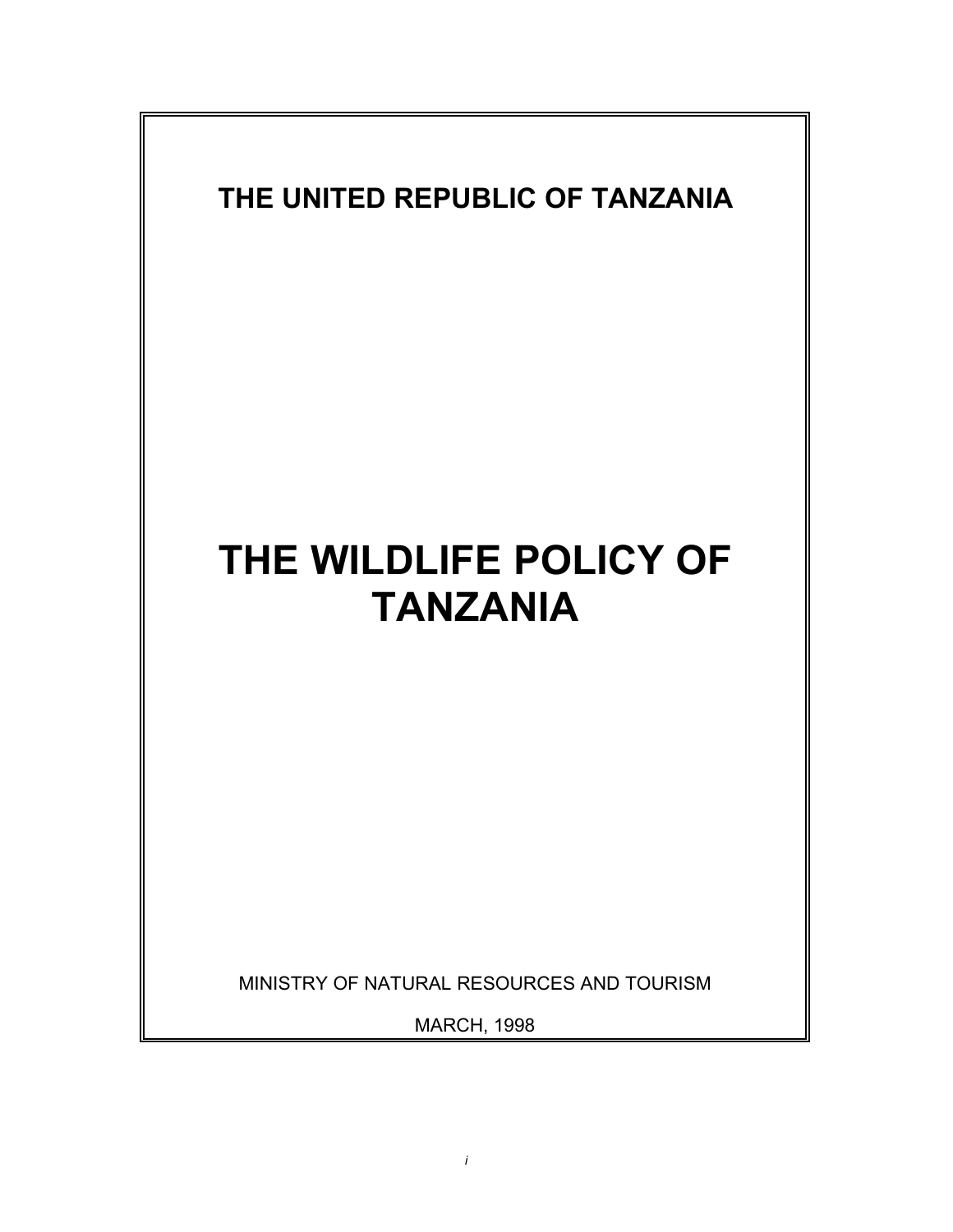# **THE WILDLIFE POLICY OF TANZANIA**

Ministry of Natural Resources and Tourism, P O Box 9372, Dar Es Salaam Tanzania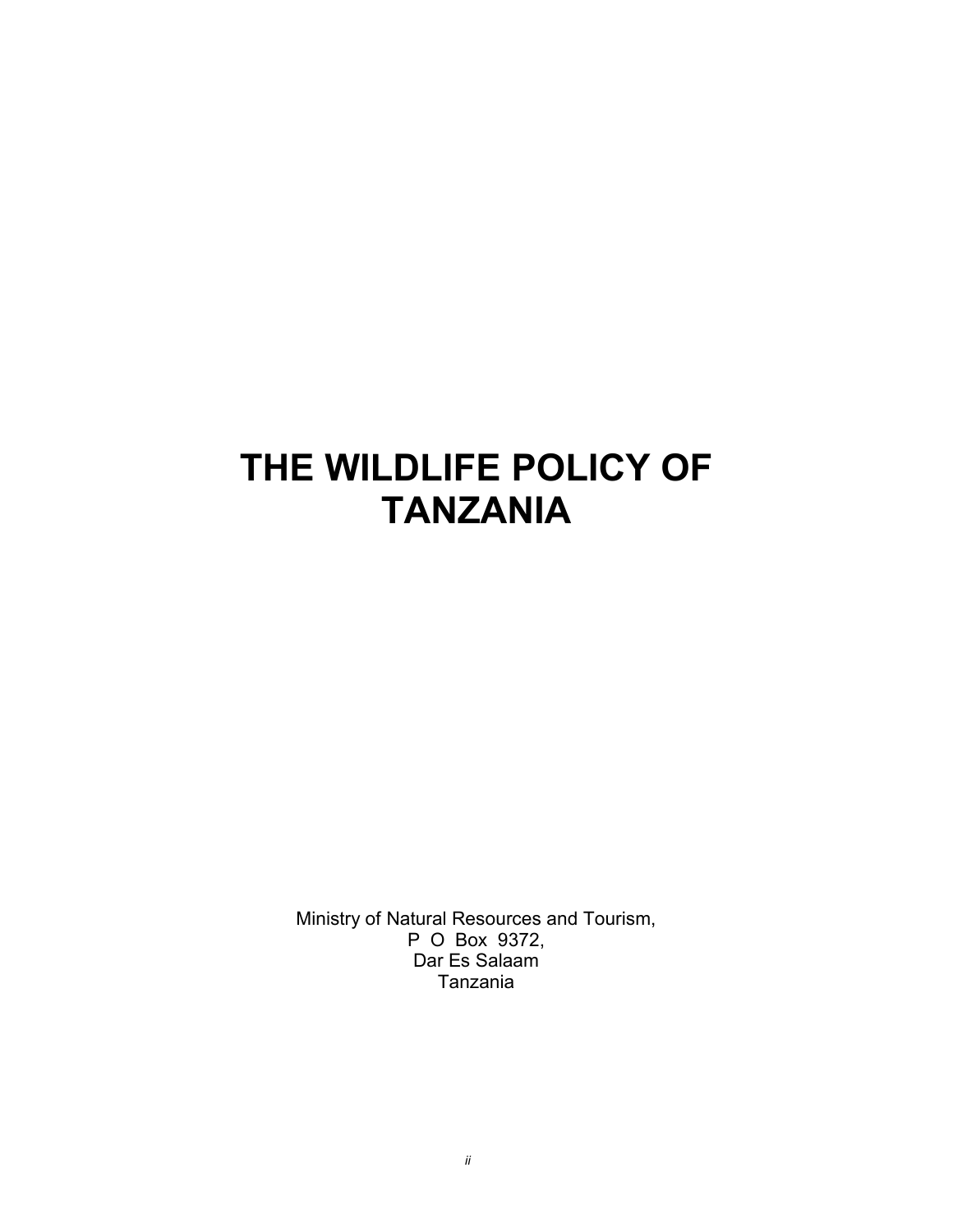#### **MISSION AND VISION**

The Ministry of Natural Resources and Tourism is charged with formulating a wildlife policy, overseeing its administration and co-ordinating the development of the wildlife sector in Tanzania. The vision of the wildlife sector for the next twenty (20) years conforms with the Development Vision 2025 for Tanzania on environmental sustainability and socio-economic transformation. The vision for the wildlife sector is to:

- *promote conservation of biological diversity,*
- *administer, regulate and develop wildlife resources,*
- *involve all stakeholders in wildlife conservation and sustainable utilisation, as well as in fair and equitable sharing of benefits,*
- *promote sustainable utilisation of wildlife resources,*
- *raise the contribution of the wildlife sector in country's Gross Domestic Product (GDP) from about 2% to 5%,*
- *contribute to poverty alleviation and improve the quality of life of the people of Tanzania, and,*
- *promote exchange of relevant information and expertise nationally, regionally and internationally,*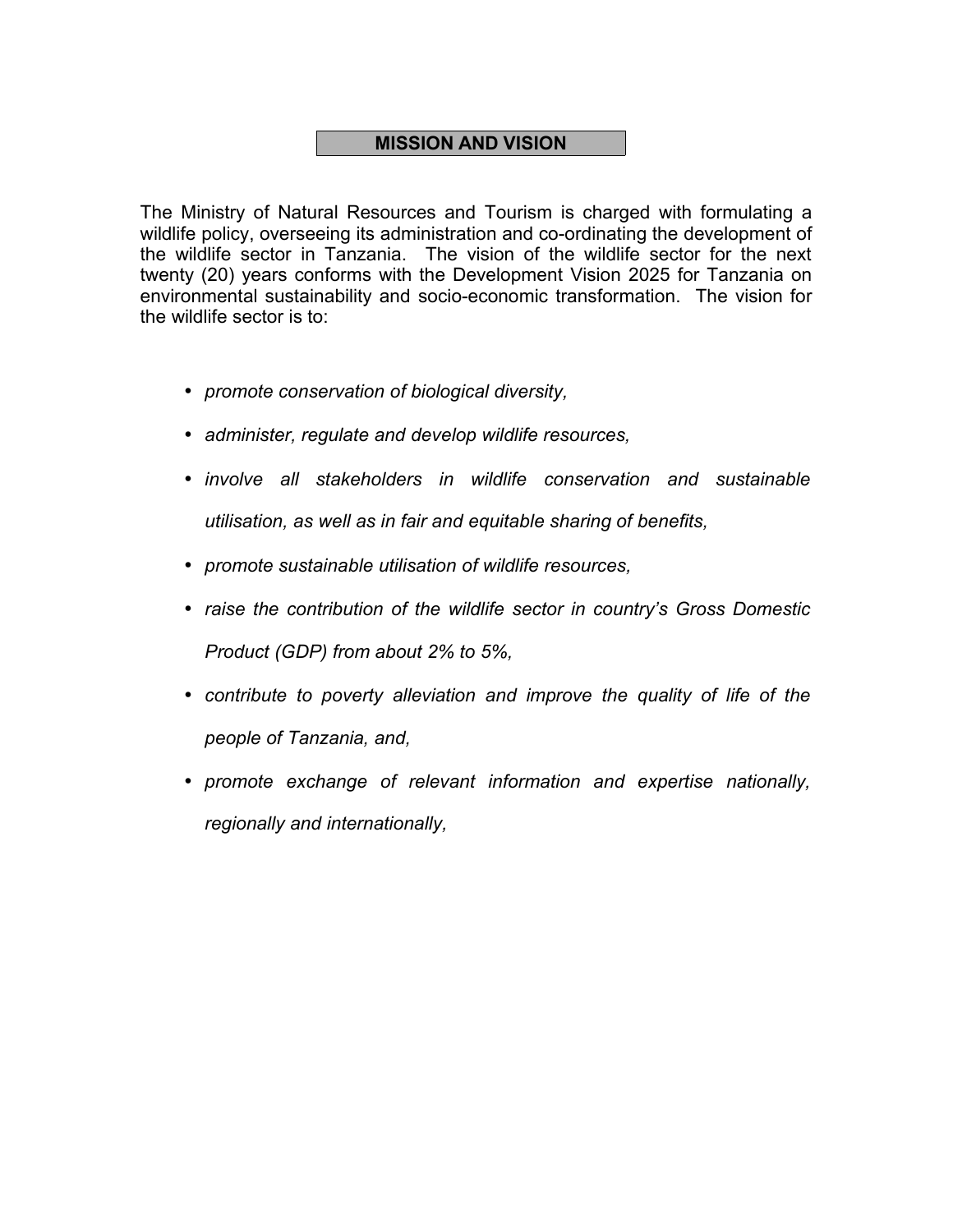### **TABLE OF CONTENTS:**

| <b>3.0</b>                                                                             |  |
|----------------------------------------------------------------------------------------|--|
|                                                                                        |  |
|                                                                                        |  |
|                                                                                        |  |
|                                                                                        |  |
|                                                                                        |  |
|                                                                                        |  |
|                                                                                        |  |
|                                                                                        |  |
|                                                                                        |  |
|                                                                                        |  |
| 3.3.4 Ensuring that wildlife conservation competes with other forms of land use13      |  |
|                                                                                        |  |
|                                                                                        |  |
|                                                                                        |  |
|                                                                                        |  |
|                                                                                        |  |
|                                                                                        |  |
| 3.3.11 Addressing women and children issues in wildlife conservation and management 19 |  |
|                                                                                        |  |
|                                                                                        |  |
|                                                                                        |  |
|                                                                                        |  |
|                                                                                        |  |
|                                                                                        |  |
|                                                                                        |  |
|                                                                                        |  |
|                                                                                        |  |
|                                                                                        |  |
|                                                                                        |  |
|                                                                                        |  |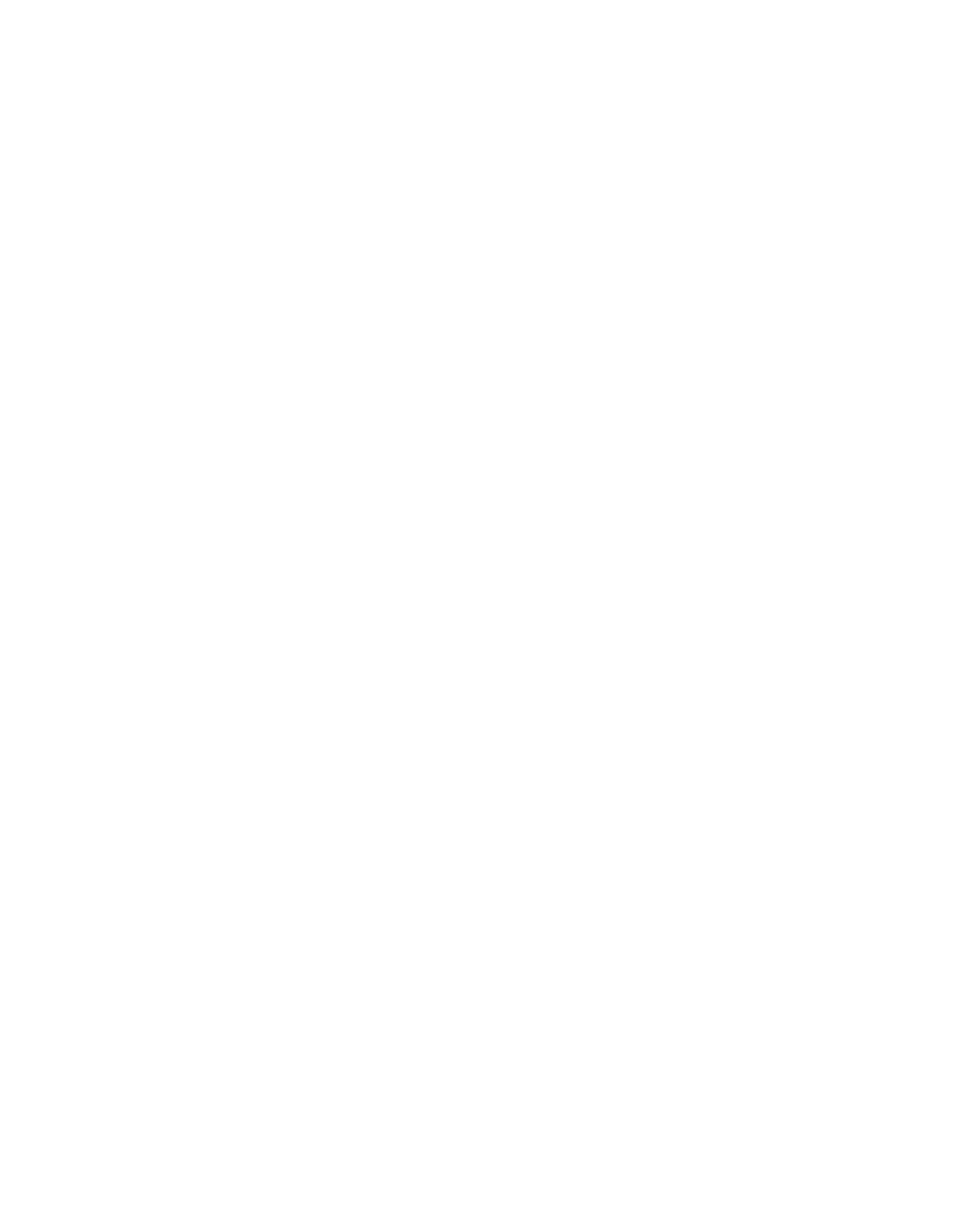#### **1.0 HISTORICAL BACKGROUND**

The wildlife conservation in Tanzania dates back in 1891 when laws controlling hunting were first enacted by the German rule. These laws regulated the offtake, the hunting methods and the trade in wildlife, with some endangered species being fully protected. The first Game Reserves were established in 1905 by the Germans in the area which now forms the Selous Game Reserve. Game Reserves were chosen mainly for their concentrations of big game rather than their biological diversity.

In 1921 the British Government established the Game Department followed by the gazettement of the first Game Reserve, the Selous Game Reserve in 1922. The roles of the Game Department were to administer the Game Reserves, enforce the hunting regulations and protect people and crops from raiding animals. Later on, the then Ngorongoro Crater Closed and Serengeti Game Reserves were established in 1928 and 1929 respectively.

Tanganyika was always famous for its variety of big game, wildlife numbers and diversity of landscapes and in those early days, attracted a steady stream of wealthy hunters. The tourist hunting industry dates back to 1946 when Game controlled Areas (GCAs) were established and divided into hunting blocks, where professional hunters and their clients could hunt trophy animals.

The present framework of Wildlife Protected Areas (PAs) in Tanzania comprising of National Parks, Game Reserves and Game Controlled Areas was started after World War II. In 1951 the Serengeti National Park which incorporated the Ngorongoro Crater was gazetted followed by several National Parks (NPs) and Game Reserves (GRs).

In 1961 there were three (3) National Parks and nine (9) Game Reserves and the Ngorongoro Conservation Area. After independence it was the policy of the Government to continue with the extension of the Game Reserves and National Parks, and many new parks and reserves were gazetted.

At independence, Tanzania showed her commitment to wildlife conservation when the then President of Tanganyika released a statement, the famous "Arusha Manifesto" as quoted hereunder:-

*"The survival of our wildlife is a matter of grave concern to all of us in Africa. These wild creatures amid the wild places they inhabit are not only important as a source of wonder and inspiration but are an integral part of our natural resources and of our future livelihood and well being.*

*In accepting the trusteeship of our wildlife we solemnly declare that we will do everything in our power to make sure that our children's grand-children will be able to enjoy this rich and precious inheritance.*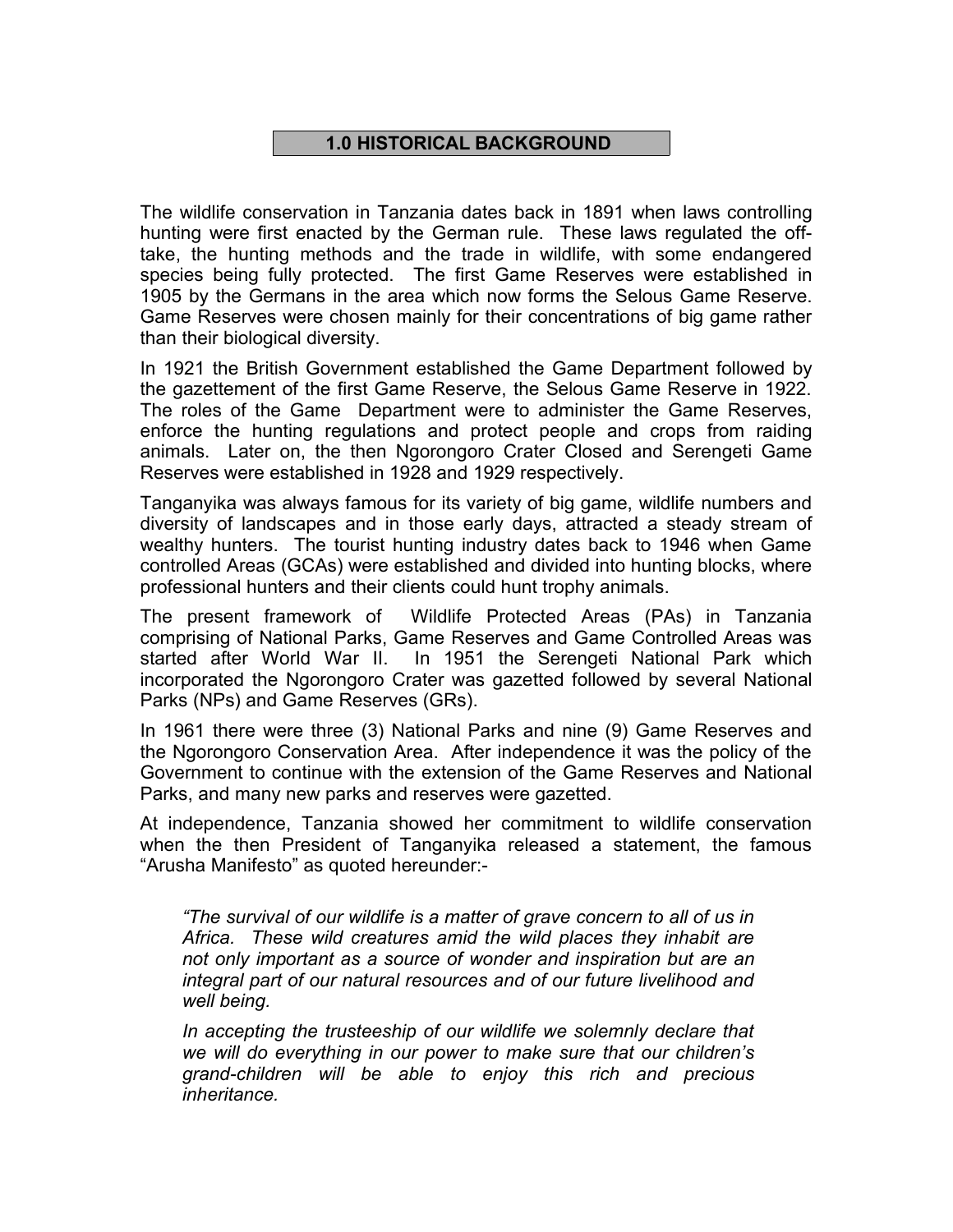*The conservation of wildlife and wild places calls for specialist knowledge, trained manpower, and money, and we look to other nations to co-operate with us in this important task the success or failure of which not only affects the continent of Africa but the rest of the world as well."*

#### **Mwalimu J. K. Nyerere**

*1961*

The "Arusha Manifesto" has been used to guide wildlife conservation in Tanzania to date.

Despite her long standing history of wildlife conservation, Tanzania never had any comprehensive wildlife policy. Wildlife was all along being protected and utilised by use of guidelines, regulations and laws implemented by the department of wildlife and other institutions entrusted with the responsibility of conserving the same. At independence in 1961, Tanzania's human population was relatively low (only 8 million) making land use conflicts uncalled for, especially under conditions of inadequate technological and scientific development. Parts of land could easily be set aside for the protection of wildlife without seriously inconveniencing local people. Today the Tanzanian human population is about 30 million, with advancement of science and technology, both of which make land scarce and necessitate land use plans and an elaborate wildlife conservation policy.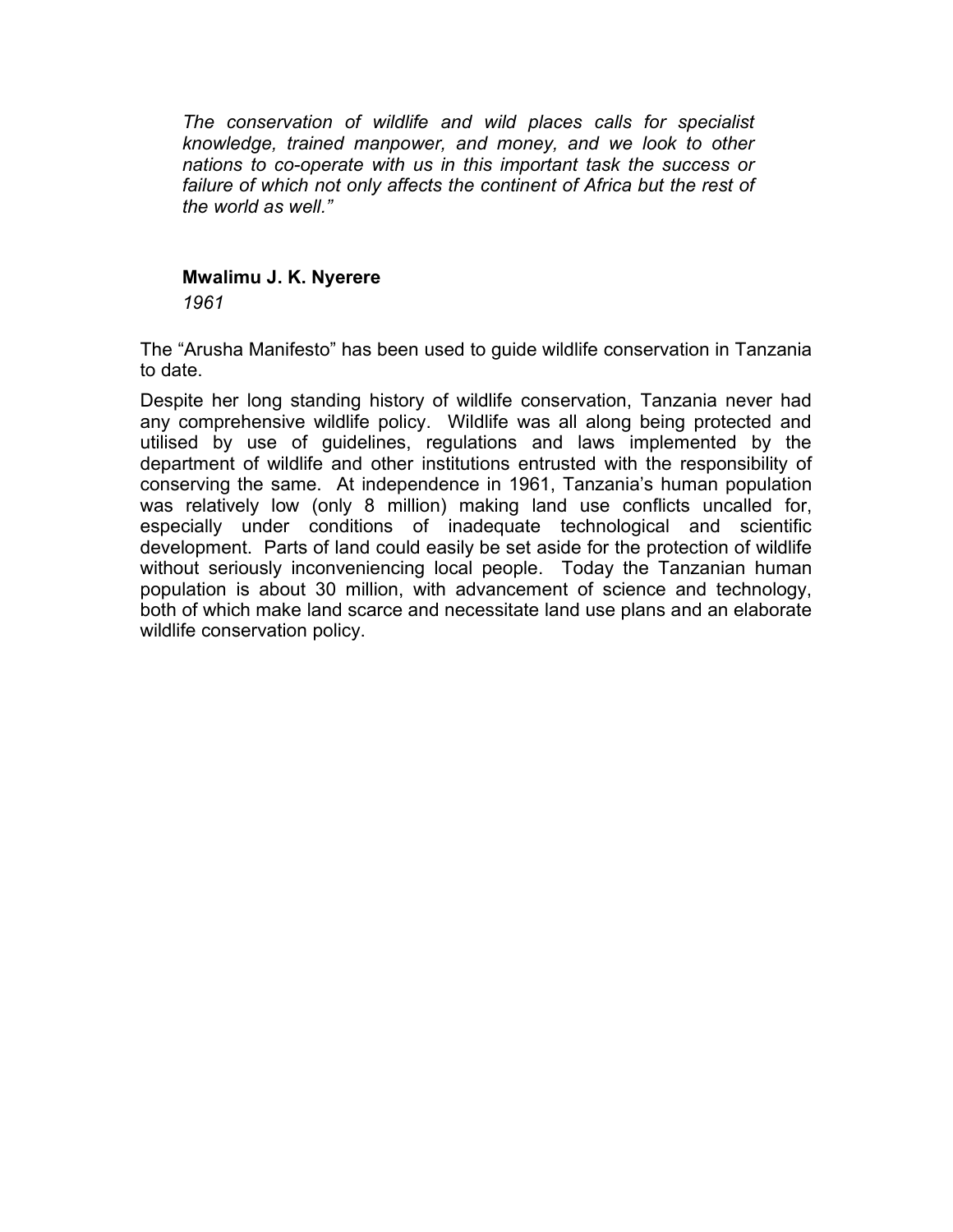#### **2.0 TANZANIA WILDLIFE RESOURCES AND POTENTIAL**

The wildlife of Tanzania is a unique natural heritage and resource that is of great importance both nationally and globally. Its importance lies both in the biological value of the species and habitats found in Tanzania, the economic value of the resource and its potential to contribute to the sustainable development of Tanzania.

#### *2.1 BIOLOGICAL DIVERSITY OF TANZANIA*

Tanzania has a rich and diverse spectrum of fauna and flora including a wide variety of endemic species and sub-species. The diversity and degree of endemism in Tanzania is clear for primates (20 species and 4 endemic), antelopes (34 species and 2 endemic), fish (with many endemic in Lake Victoria, Tanganyika and Nyasa and other small lakes and rivers), reptiles (290 species and 75 endemic), amphibians (40 endemic), invertebrates and plants (around 11,000 species including many endemic). There are likely to be a number of species in Tanzania that are still unknown to science which await discovery. Beside the diversity and high degree of endemism, Tanzania possesses important populations of species that are threatened but widespread across Africa. These include the endangered wild dog, black rhinoceros and slender-snorted crocodile, and the vulnerable chimpanzee, cheetah and African elephant. Furthermore, Tanzania also has large populations of wildebeest, zebra, giraffe, Cape buffalo and many species of antelope which are similarly important in a continental context.

#### *2.2 HABITATS*

In terms of its habitats, the various grasslands and open woodlands of the Serengeti and Maasai Steppe in the north-west and north-east of Tanzania support some of the greatest concentrations of large mammals in the world. Important areas of wetland, swamps and flood plains are found throughout the country (Kilombero Valley, Wembere and Kagera Swamps, Usangu plains etc.). A rich variety of lakes occur in Tanzania, including large parts of the great lakes (Victoria, Tanganyika and Nyasa) which are important for endemic fish and invertebrates. Tanzania also possesses a number of soda lakes (Natron, Eyasi, Balangida and Manyara) which are important for birds. A biologically diverse range of forests are found in Tanzania, including restricted lowland forests, and highly dispersed patches of coastal forest and montane forest. These forests, but most especially the Eastern Arc forests (Usambara, Ukaguru, Udzungwa and Uluguru mountains) are important in terms of diversity and endemism. Unique montane grasslands also occur in some areas (Udzungwa mountains, Ufipa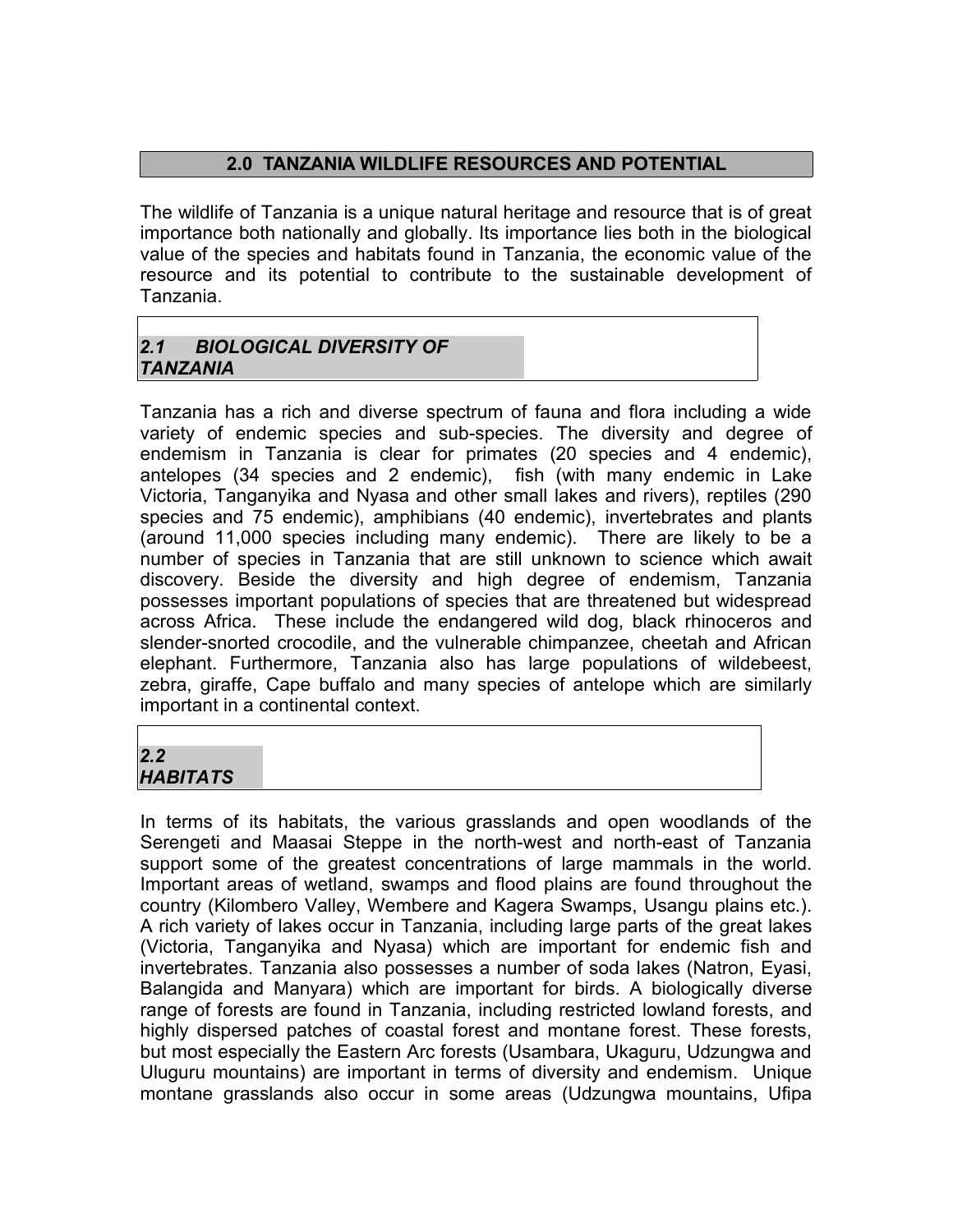plateau and Southern highlands) and are important with remarkable endemic flora. While the Itigi Thicket is a unique habitat in the centre of the country, the south and west of Tanzania is largely dominated by miombo woodland containing some of the continent's significant populations of elephants and black rhinos.

#### *2.3 CATEGORIES OF WILDLIFE AREAS*

Tanzania's protected area (PA) network covers 28% of the total land area of which about 4% is 12 National Parks (NP), 1% is Ngorongoro Conservation Area (NCA), 15% is 31 Game Reserves (GRs) and 8% is 38 game controlled areas (GCAs). Consequently Tanzania has 19% of her surface area devoted to wildlife in PAs where no human settlement is allowed, (NPs and GRs) and 9% of its surface area to PAs where wildlife co-exists with humans. The forestry sector has also followed conservation policies that greatly increase the coverage of PAs within Tanzania. A total of about 570 FRs cover around 15% of Tanzania's surface area, of which 3% overlap with PAs devoted to wildlife conservation.

#### *2.4 WILDLIFE UTILISATION*

The network of PAs devoted to wildlife conservation forms the basis of Tanzanian's wildlife utilisation industry. The forms of wildlife utilisation currently practised in Tanzania include:-

#### **2.4.1 Game viewing**

At present NCA and NPs of northern Tanzania are the main tourist destinations, while the southern NPs and GRs are under-utilised. Wildlife based tourism and game viewing have great potential for earning considerable local and foreign currency and providing employment.

#### **2.4.2 Tourist hunting**

Tourist hunting is an economically viable and sustainable use of wildlife that is consistent with the policy of high quality, yet low density tourism that can contribute significantly to the national economy. At present, tourist hunting is widely practised across many remote areas of Tanzania in GR, GCA, Open Area and FRs.

#### **2.4.3 Resident hunting**

It is the right of indigenous Tanzanians to have legal access to wildlife use. Different scales of fees for tourists and residents to hunt have been established through the enabling legislation. Resident hunting licenses are issued for Open Areas and GCAs not allocated to tourist hunting.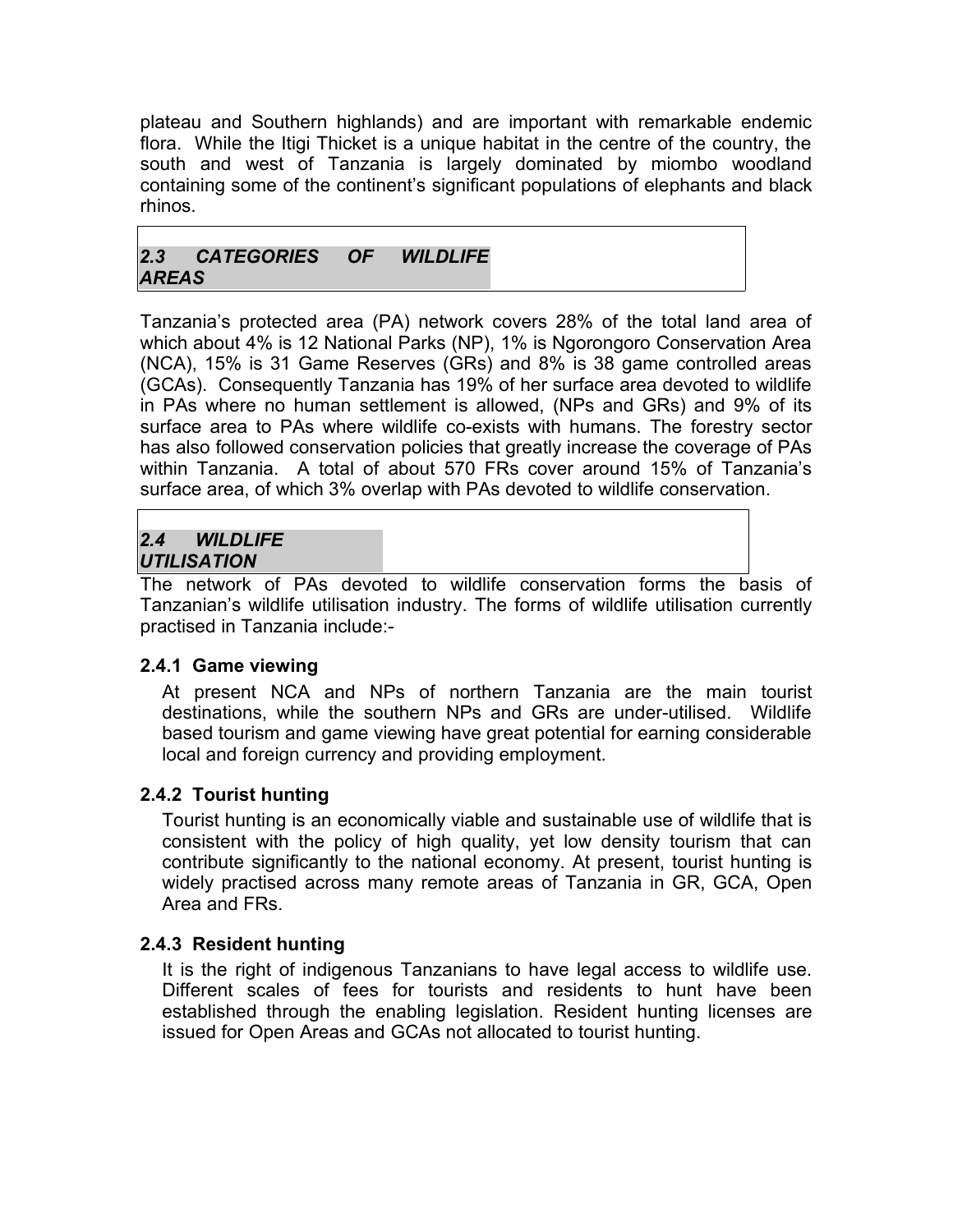#### **2.4.4 Ranching and farming**

Ranching and farming of wildlife are not yet well-developed forms of the wildlife use in Tanzania.

It is not the government policy to engage itself in the direct utilisation of wildlife resources in Tanzania. The private sector is therefore encouraged to invest in the following:

- (i) Conducting hunting and photographic safaris.
- (ii) Investing in wildlife ranching and farming.
- (iii) Wildlife and wildlife products.
- (iv)Developing tourism infrastructures in the framework of wildlife policy and respective protected areas management plans

#### *2.5 WILDLIFE RESEARCH AND MONITORING*

Considerable research on wildlife has been undertaken in Tanzania and has contributed greatly to the knowledge and publicity of wildlife in the country. The research so far undertaken has been varied in scope and includes taxonomic descriptions of species and their biogeography, behaviour and ecology of single species, and studies of ecosystem processes. A number of monitoring programmes are in place for wildlife, mainly through aerial counts in and around PAs, and through monitoring individual populations during the course of long-term research.

The researches undertaken to date have largely been directed towards aspirations of foreign researchers to publish results internationally, rather than to the needs of Tanzania. Furthermore, there is little involvement of Tanzanians in wildlife research, which is carried out mostly by foreigners permitted to study in the country. Moreover, wildlife authorities have continually been limited by financial resources and trained manpower to undertake all the applied or pure research that might be necessary or desirable.

#### *2.6 HUMAN RESOURCES AND CAPACITY BUILDING*

There is an elaborate scheme of service for wildlife personnel which shows the optimal establishment requirements, qualifications and career ladder. The above notwithstanding, there still exist shortfalls in the implementation of this scheme of service. Furthermore, the wildlife sector human resource is less than 50% of the requirement and most of it is of low cadre. The training is formally undertaken at: the University of Dar Es Salaam, SUA and abroad for graduate and postgraduate studies, CAWM for certificate, diploma and post-graduate studies and Pasiansi Wildlife Institute for scouts/rangers certificate.

| 2.7 INFRASTRUCTURE | AND |
|--------------------|-----|
| <b>EQUIPMENT</b>   |     |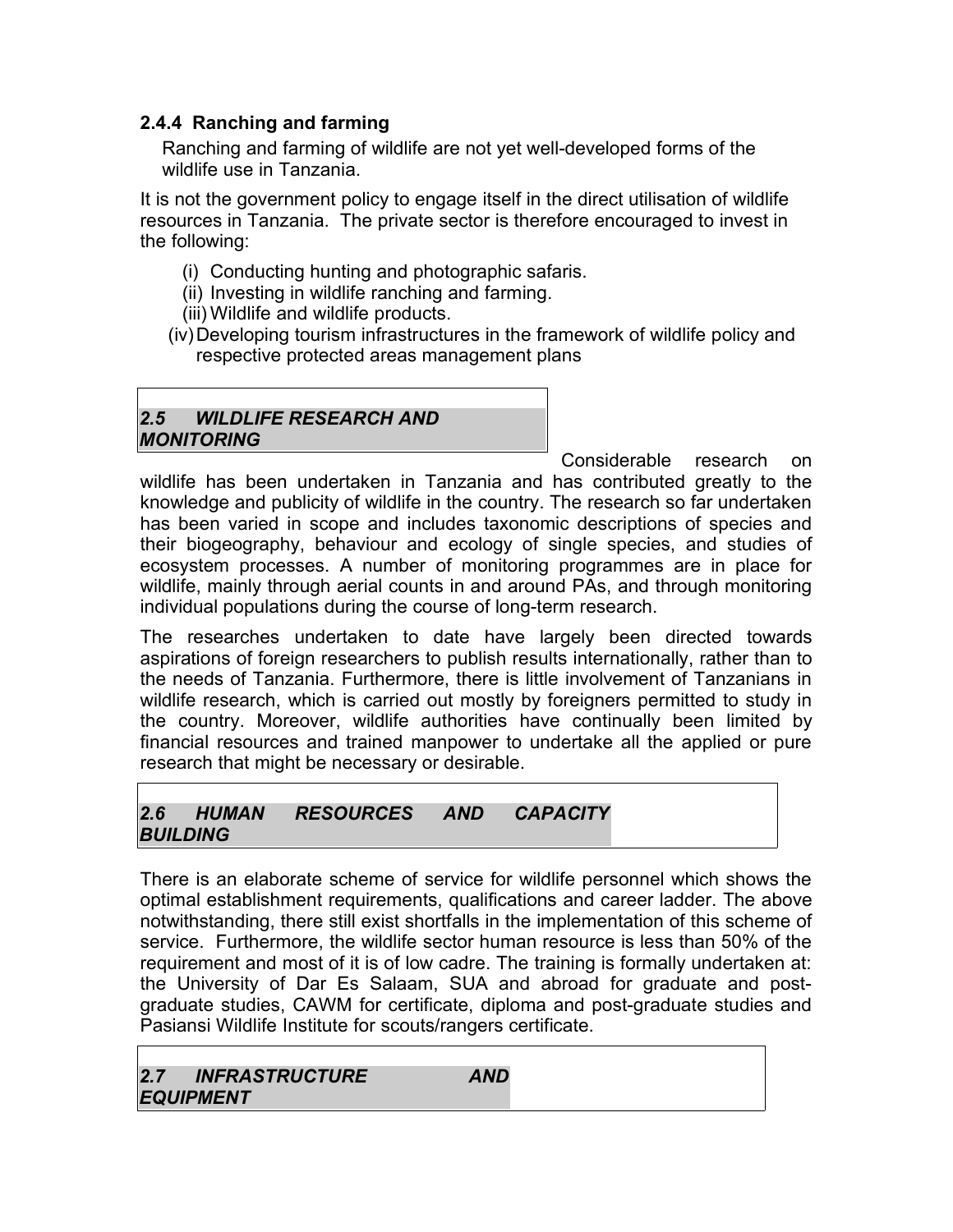The condition of infrastructure and equipment in PAs is below the required standards. The roads are in poor conditions; equipment in terms of vehicles, field gear and fire arms are equally poor and insufficient; office and staff buildings are of poor quality and also insufficient.

#### *2.8 INTERNATIONAL ASSISTANCE*

Tanzania experiences scarce resources to undertake the task of wildlife conservation alone. As a result she has been assisted in terms of finance and expertise by NGOs, bilateral and multilateral donor agencies.

#### *2.9 PROBLEMS FACING THE WILDLIFE SECTOR*

Despite this endowment and its economic potentials to the nation and the local communities, the wildlife sector has not been able to develop to its full potential due to the following constraints:-

- (i) Lack of elaborate wildlife policy.
- (ii) Failure of the wildlife conservation as a form of land use to compete adequately with other forms of land use, especially to the rural communities.
- (iii) Lack of wildlife conservation awareness by planners and decision makers and hence low priority on land and wildlife resource in the planning process.
- (iv) Loss of wildlife habitats to settlement, agriculture, grazing, mining, and logging due to human population increase.
- (v) Escalating illegal wildlife off-take and trade.
- (vi) Inadequate financial and human resources to enable the government to devolve wildlife management responsibilities to the rural people countrywide.
- (vii) The existing land tenure system and the wildlife resource ownership by the State, hinders investment in, and development of wildlife industry by private sector.
- (viii) Inadequate wildlife use rights especially to the rural communities.
- (ix) Inadequate capacity to control problem animals.
- (x) Low budgetary allocation for conservation and development of the wildlife sector.
- (xi) Poor remuneration which results in low staff morale performance and erosion of professional ethics.
- (xii) Limited human resource to carry-out wildlife conservation activities.

In recognition of the importance of conservation of biological diversity to the livelihood of mankind, the State will remain the overall ownership of wildlife. The government will access user rights to various stakeholders, provide clear policy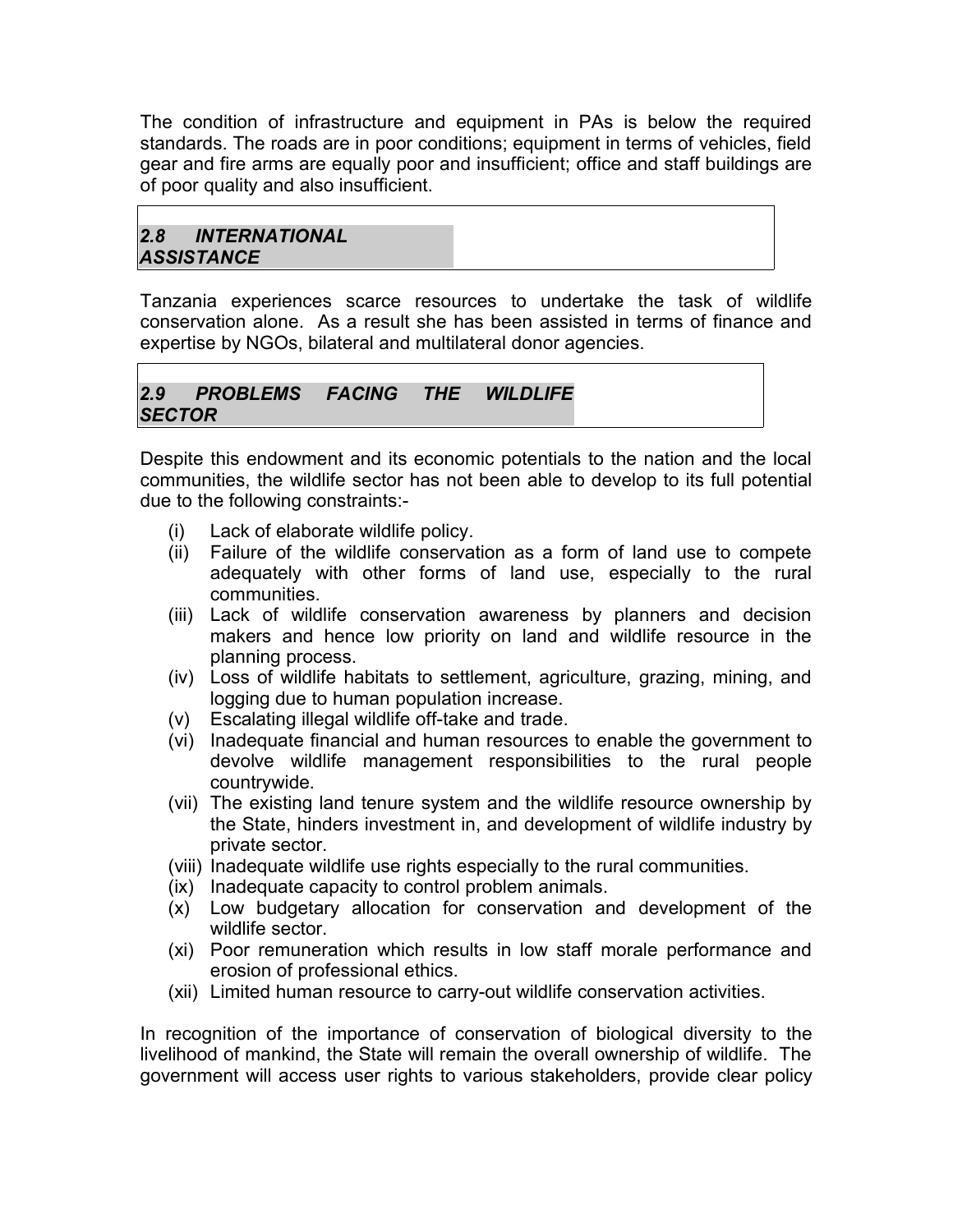guidelines, stimulate public and private sector investment in the wildlife industry and provide support to investors.

Within a changing ecological, socio-economic, institutional settings nationally and internationally, the functions of the government in the wildlife sector will focus on:

- (i) Developing sound wildlife management policies and actively take part in the management of wildlife resources throughout the country
- (ii) Developing an enabling legal, regulatory, institutional environment for rural communities and private sector to participate in wildlife conservation
- (iii) Developing appropriate regulatory mechanisms that will continue to set aside PAs where wildlife and natural areas will be conserved.
- (iv) Combating illegal use of wildlife
- (v) Subjecting wildlife personnel to strict codes of discipline.
- (vi) Developing wildlife information database
- (vii) Reinforcing wildlife extension services and assistance to rural communities in managing wildlife resources
- (viii)Providing sufficient funds for cost effective management of wildlife resources

The private sector will play a key role in direct economic investment in the wildlife sector. Investors in the wildlife industry in Tanzania will enjoy the following advantages:

- assured political stability
- harmonious and friendly social environment
- a wide scope of private sector involvement in wildlife industry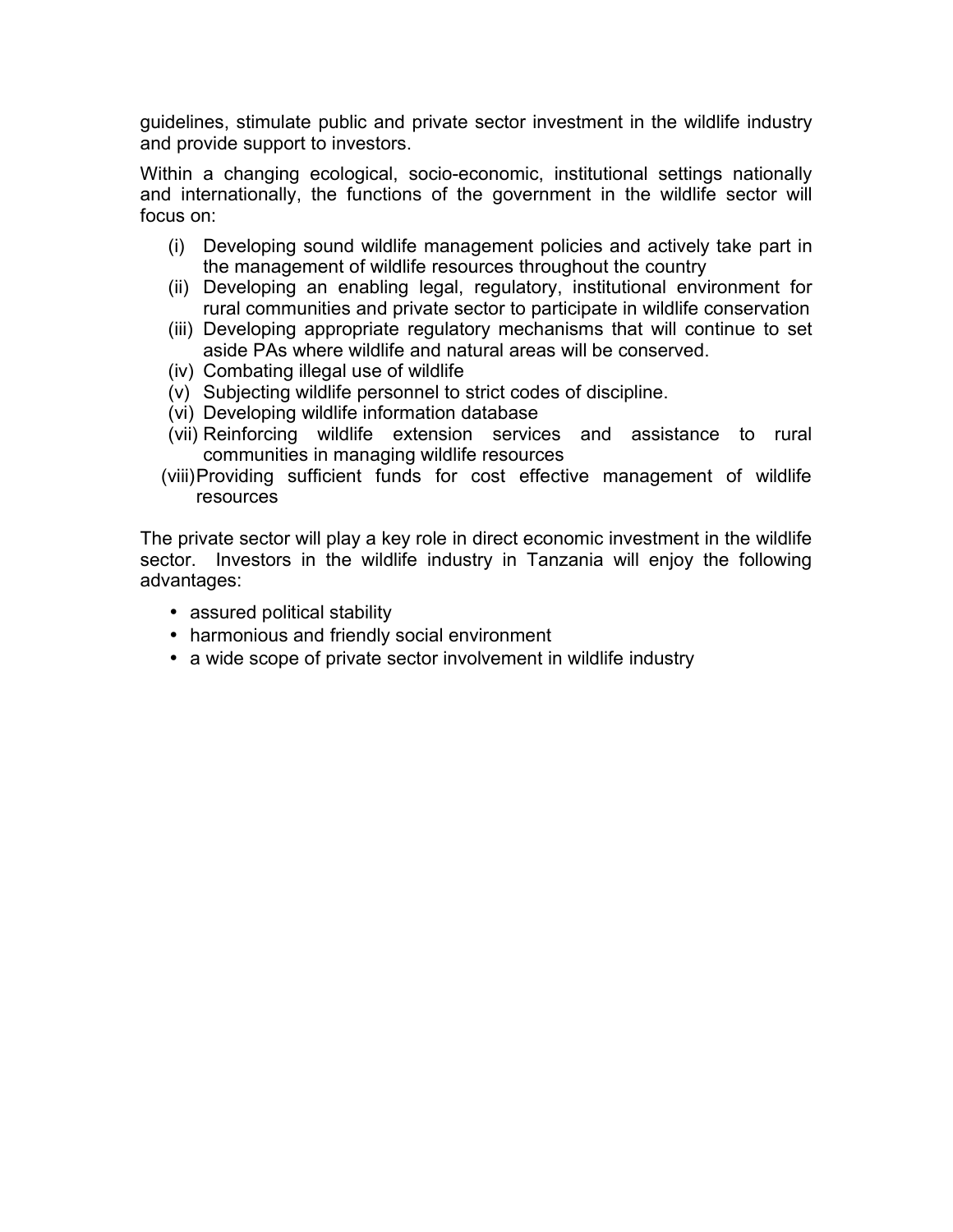#### **3.0 THE WILDLIFE POLICY**

#### *3.1 CHALLENGES*

The wildlife policy envisages to address the following national challenges:-

- (a)to conserve areas with great biological diversity which are representative of the major habitats of Tanzania;
- (b)to continue to support and where necessary, enlarge the PA network as the core of conservation activities;
- (c)to promote involvement of local communities participation in wildlife conservation in and outside the PA network;
- (d)to increase foreign exchange earnings;
- (e)to integrate wildlife conservation with rural development;
- (f) to foster sustainable and legal use of wildlife resources;
- (g)to ensure that wildlife conservation competes with other forms of land use;
- (h)to enhance the recognition of the intrinsic value of wildlife to rural people;
- (i) to minimise human-wildlife conflicts wherever they occur;
- (j) to regulate wildlife-related research to be of direct value to wildlife management;
- (k)to build the capacity of the wildlife sector and foster professionalism; and
- (l) to create enabling environment for international co-operation in wildlife conservation.

## *3.2 OBJECTIVES*

Wildlife is a natural resource of great biological, economical, environmental cleaning, climate ameliorating, water and soil conservation, and nutritional values that must be conserved. It can be used indefinitely if properly managed. In view of the dynamic and complex nature of the wildlife resource and the challenges ahead on conserving the same, the Government policy for the wildlife sector will aim at involving a broader section of the society in wildlife conservation particularly the rural communities and the private sector. The role of the public sector will be to stimulate and guide the local communities and the private sector by administering, regulating and promoting the management of the wildlife resource, through the following objectives:

#### **3.2.1 On Wildlife Protection**

• to continue the establishment of PAs on the basis of systems planning,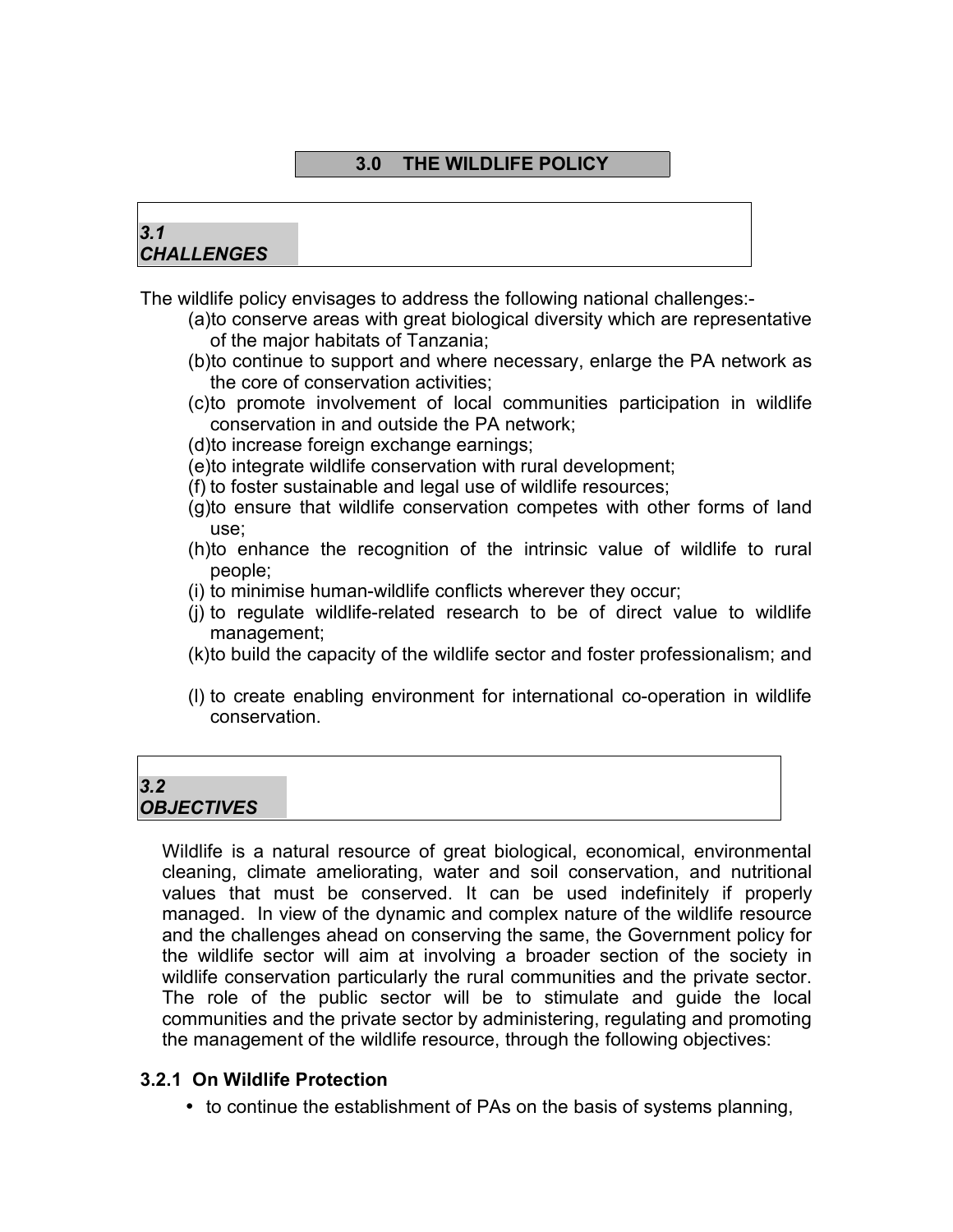- to stress maintenance and development of a PA network in order to enhance biological diversity,
- to promote the conservation of wildlife and its habitats outside core areas (NPs, GRs & NCA) by establishing WMAs,
- to enhance the conservation of biological diversity by administering wetlands,
- to transfer the management of WMA to local communities thus taking care of corridors, migration routes and buffer zones and ensure that the local communities obtain substantial tangible benefits from wildlife conservation,
- to prevent illegal use of wildlife throughout the country by taking the appropriate surveillance, policing and law enforcement.

#### **3.2.2 On Wildlife Utilisation**

- to promote the use of PAs so as to provide government revenue, employment, income, food and other benefits to Tanzanians; especially the rural communities,
- to ensure that wildlife is appropriately valued in order to reduce its illegal offtake and encourage its sustainable use by rural communities,
- to create the opportunity for the Tanzanian people to become involved in the wildlife industry,
- to create an enabling environment which will ensure that legal and sustainable wildlife schemes directly benefit local communities,
- to create an enabling environment for the private sector to invest in different forms of wildlife utilisation and conservation.

#### **3.2.3 On Management and Development of PAs**

- to promote greater public awareness and understanding of wildlife issues,
- to retain sufficient revenue from wildlife utilisation in PAs for management and development purposes,
- to regulate development projects/activities in PA's,
- to promote research and monitoring activities which focus on providing answers to management issues,
- to undertake human resources development and institutional capacity building at all levels, and
- to revamp professional ethics and standards.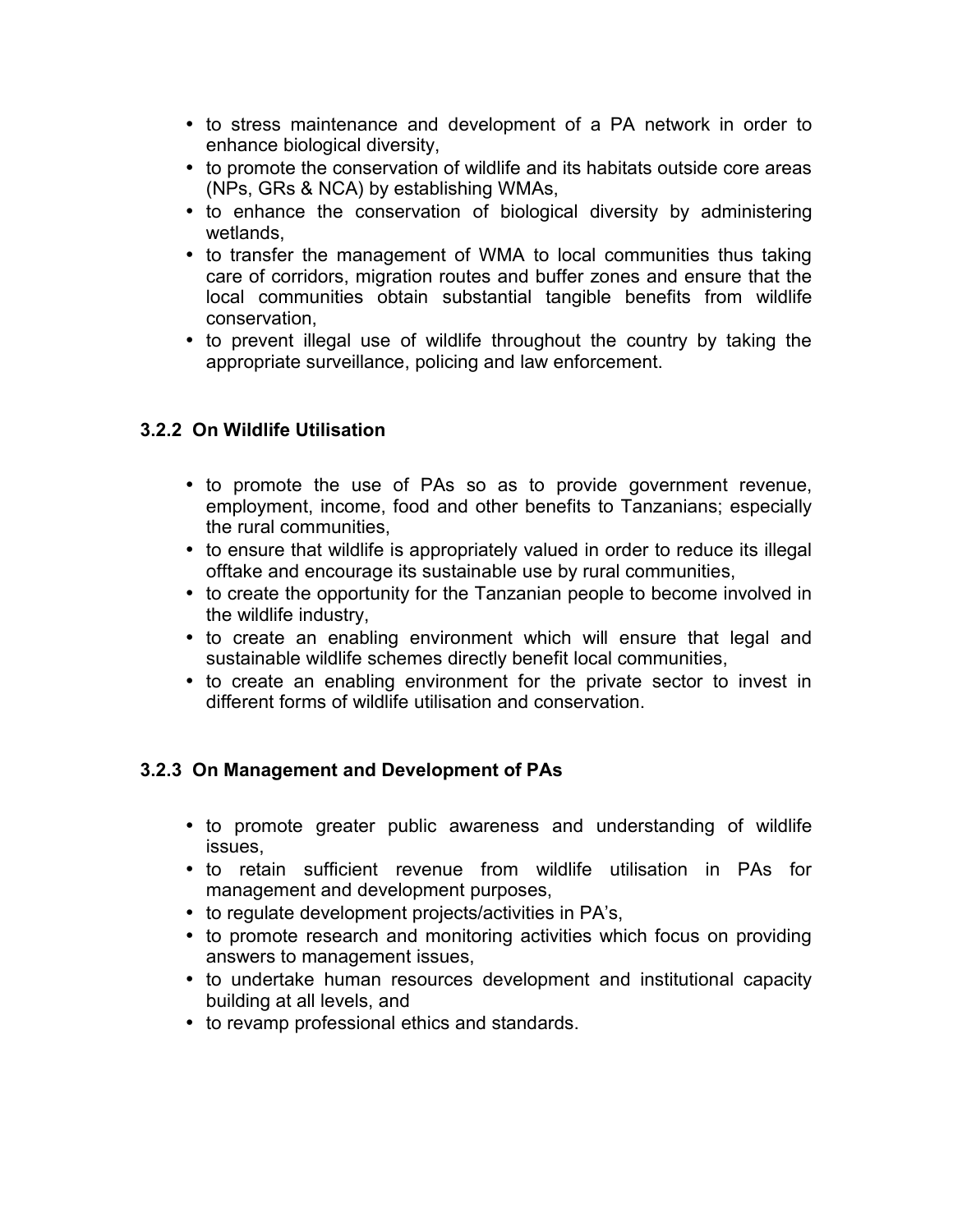#### **3.2.4 On International Co-operation**

- to encourage, where necessary, possible and appropriate, the involvement of donors and other conservation agencies to support Tanzania to conserve her wildlife resources, both for national, regional and international benefits,
- to enable Tanzania to participate in relevant international treaties and conventions, and promote policies within the framework of such treaties and conventions as are consistent with Tanzania's position on conservation of wildlife, and
- co-operate with neighbouring countries in the conservation of transboundary ecosystems.

## *3.3*

#### *STRATEGIES*

In order to achieve the wildlife policy objectives the following strategies have been set.

#### **3.3.1 Protecting biological diversity**

The ultimate goal of the PA network is to create series of viable conservation areas which include a representative sample of all important habitats and viable populations of all species with particular reference to those that are threatened and endemic to Tanzania. Increasing human population, exerts pressure on biological resources mainly through farming, grazing and settlement. In order to achieve the PA network goal, the government is committed to continuing to maintain the existing PAs and create new ones for the purpose of protecting biological diversity.

#### *Strategies for protecting biological diversity*

- (i) continuing to maintain a PA network whose overall objectives are to enhance conservation and to promote the socio-economic development of the people of Tanzania,
- (ii)identifying, creating and upgrading series of protected area network and important wetlands in order to safeguard the biological diversity of Tanzania,
- (iii)establishing a new category of protected area to be known as Wildlife Management Area for the purposes of effecting community based conservation,
- (iv)giving special conservation status to rare, or endangered wildlife species,
- (v)incorporating important wetlands into the wildlife protected area network.
- (vi)surveying and acquiring land title deeds for all PAs.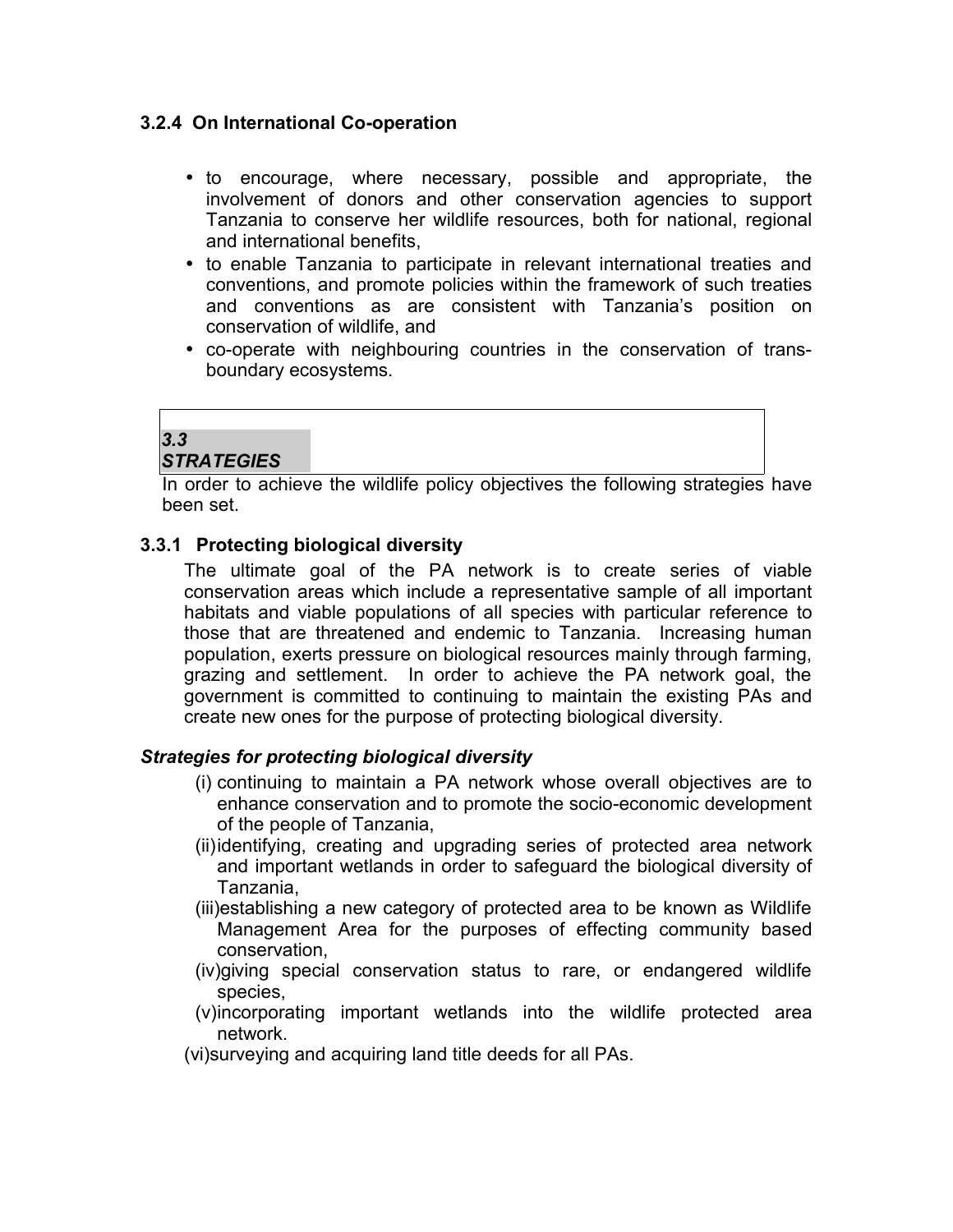#### **3.3.2 Protecting wildlife against illegal use**

The greatest threat to PA network and wildlife population is the illegal use of wildlife resources. The wildlife authorities have the mandate to combat illegal use of wildlife by a dual but interlinked strategy which focuses both on PAs and areas outside PAs. In order to carry out their law enforcement functions effectively, Government recognises that wildlife authorities responsible for managing areas of land are para-military agencies whose staff wear uniforms, carry arms and have powers of search and arrest. As the successful outcome of anti-poaching operations depends in part on manpower, equipment and staff morale, the Government will ensure that the wildlife authorities have sufficient capability to carry out their law enforcement functions effectively.

#### *Strategies for protecting wildlife against illegal use*

- (i) co-operating with other law enforcement agencies in the execution of functions relating to wildlife offences,
- (ii)assisting the wildlife authorities in carrying out their legal functions,
- (iii)establishing a disciplinary code,
- (iv)ensuring that the wildlife staff are subjected to strict codes of discipline,
- (v)establishing effective informer networks and intelligence databases at local and national levels,
- (vi)protecting the wildlife staff from liabilities resulting from injuries and death of suspects during their official duties,
- (vii)co-operating and enrolling the good will of rural communities,
- (viii)devolving responsibility for containing illegal use of wildlife in WMAs to rural communities,
- (ix)training and supporting village wildlife scouts to protect wildlife resources under their control in the context of CBC, and
- (x)initiating and developing strategies for acquiring enough funds to enable the wildlife authorities to provide adequate level of manpower and boost staff morale.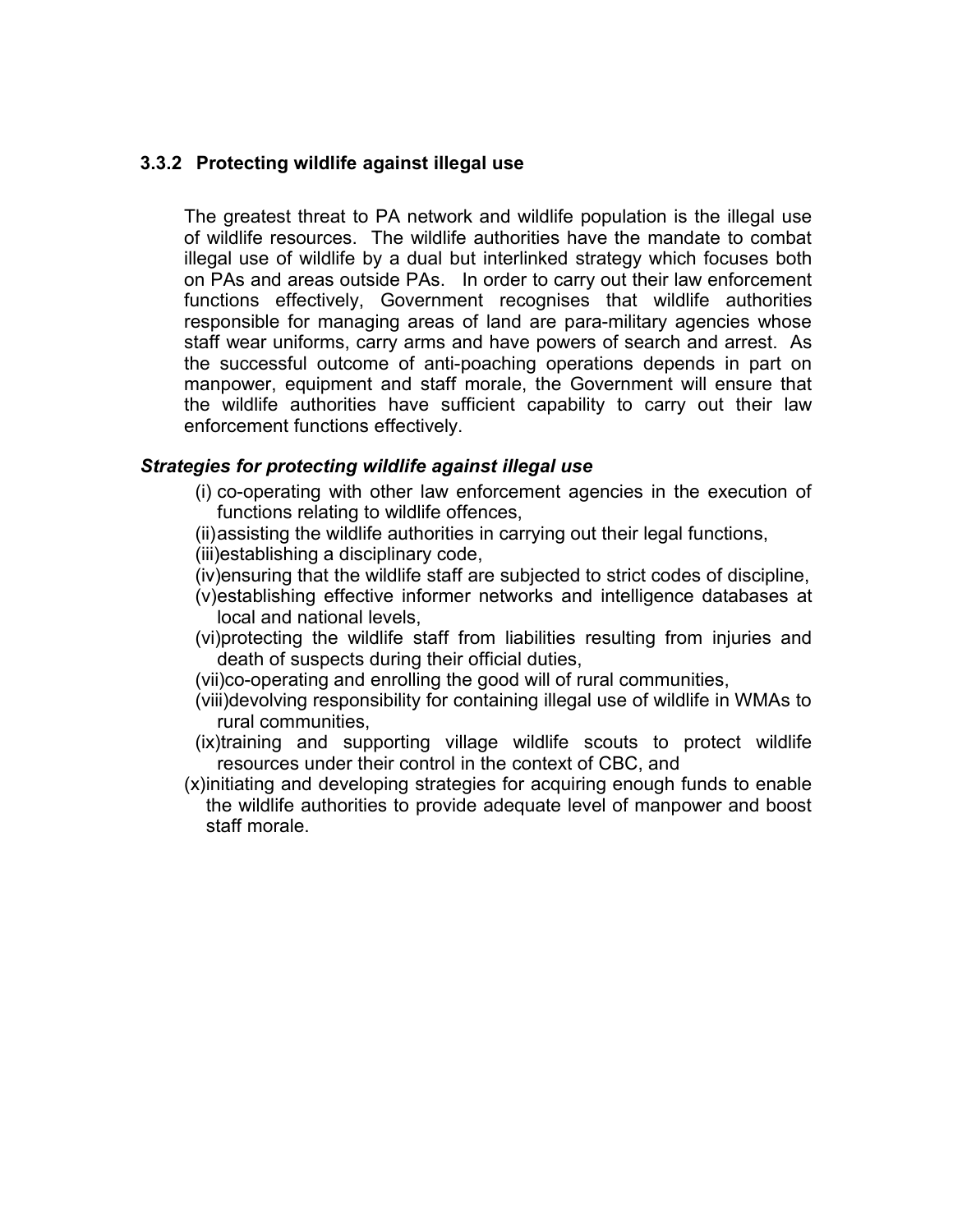#### **3.3.3 Conserving and managing biological diversity**

Tanzania has designated a significant proportion of her surface area to a PA network devoted to wildlife conservation. This PA network has overall objectives that relate both to conservation and to socio-economics of Tanzania's people. The overall objectives of Tanzania's PA network is to:

- preserve representative examples of Tanzania's terrestrial and aquatic habitats and their physical environments;
- conserve viable populations of species making up Tanzania's fauna and flora, with emphasis on endangered, threatened, endemic species and their habitats;
- protect areas of scenic beauty and special or cultural interest;
- conserve water catchments and soil resources;
- provide opportunities for public enjoyment and the advancement of science;
- provide opportunities for sustainable utilisation of natural resources;
- provide for rehabilitation of particular habitats, introduction and reintroduction of particular fauna species; and
- create opportunities and conducive environment for human communities to access natural resources for enhancement of rural development.

This policy recognises that the PA network will continue to serve as the core for the future conservation and development of the wildlife industry and that rural communities must benefit from living adjacent to PAs and among wildlife.

The financial returns and distributions from the wildlife industry have not allowed the wildlife authorities to achieve their management objectives. Only small proportion of wildlife revenue is ploughed back for development and management of PA network. Without sufficient budgetary allocations, PAs are poorly managed and infrastructure, equipment, facilities and staff moral are run down and the natural resource base become depleted. This policy emphasises proper distribution of revenue from wildlife industry for efficient conservation and management of PAs.

#### *Strategies for conserving and managing wildlife resources*

- (i) administering wildlife by conserving core wildlife species habitats including wetlands through wildlife authorities and devolving management responsibility of the settled and areas outside unsettled PAs to rural people and the private sector,
- (ii)retaining the ownership of, and overall responsibility for management of wildlife resources by the State, to ensure that national priorities are addressed and abuses are controlled,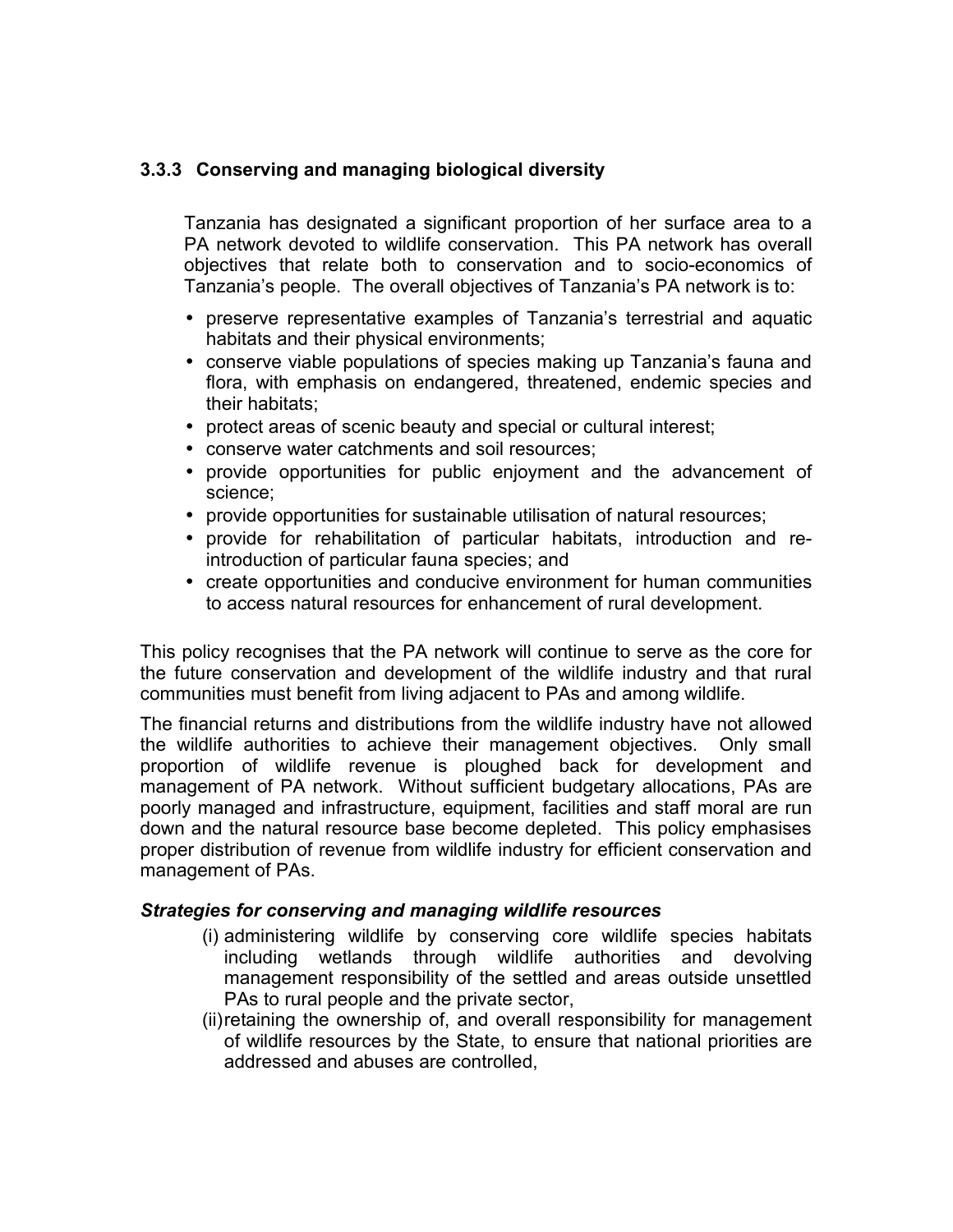- (iii)managing wildlife resource based on the ecosystems, rather than administrative boundaries, due to mobility nature of wild animals, availability of resources and habitat coverage,
- (iv)prohibiting mining in core wildlife protected areas (NPs, NCA, GRs) in order to preserve the biological diversity,
- (v)prohibiting capture and translocation of species into PAs except for small existing populations and locally extinct species,
- (vi)preparing management plans for some species or taxonomic groups of particular concern in order to ensure their survival,
- (vii)regulating the importation of exotic species and the re-introduction of a species known to be indigenous to the area, in order to safeguard against negative effects resulting from their introduction and reintroduction into the wild,
- (viii)developing management plans and zoning prescribing levels and types of use in each zone, to ensure attainment of management objectives of each PA,
- (ix)promoting the involvement of stakeholders in setting aside PAs and PAs' management planning initiatives,
- (x)enforcing EIA process for proposed developments in PAs and requesting for environmental planning for developments to be carried out in wildlife areas outside PAs in order to minimise negative impacts,
- (xi)allowing wildlife authorities to retain sufficient revenue from wildlife for cost-effective management of PAs,
- (xii)allowing rural communities to receive benefits from CBC schemes,
- (xiii)maintaining and enhancing the Tanzania Wildlife Protection Fund (TWPF) to secure enough funds for supporting wildlife conservation activities,
- (xiv)ensuring effective partnership with rural communities and the private sector outside PAs and providing those rural communities with direct and indirect benefits from wildlife utilisation,
- (xv)adding and extending PA network on the basis of a system plan, prepared in co-ordination among different sectors, including consideration of the distribution of species and habitats, present coverage of PAs and patterns of land use,
- (xvi)locating future major tourist developments outside PAs in order to reduce negative impacts and enhance benefit sharing with local communities,
- (xvii)seeking to bring under control and minimise the damage caused by wild fires, and
- (xviii)promoting the use of prescribed fires for management programmes as stipulated in the management plans of the area.

#### **3.3.4 Ensuring that wildlife conservation competes with other forms of land use**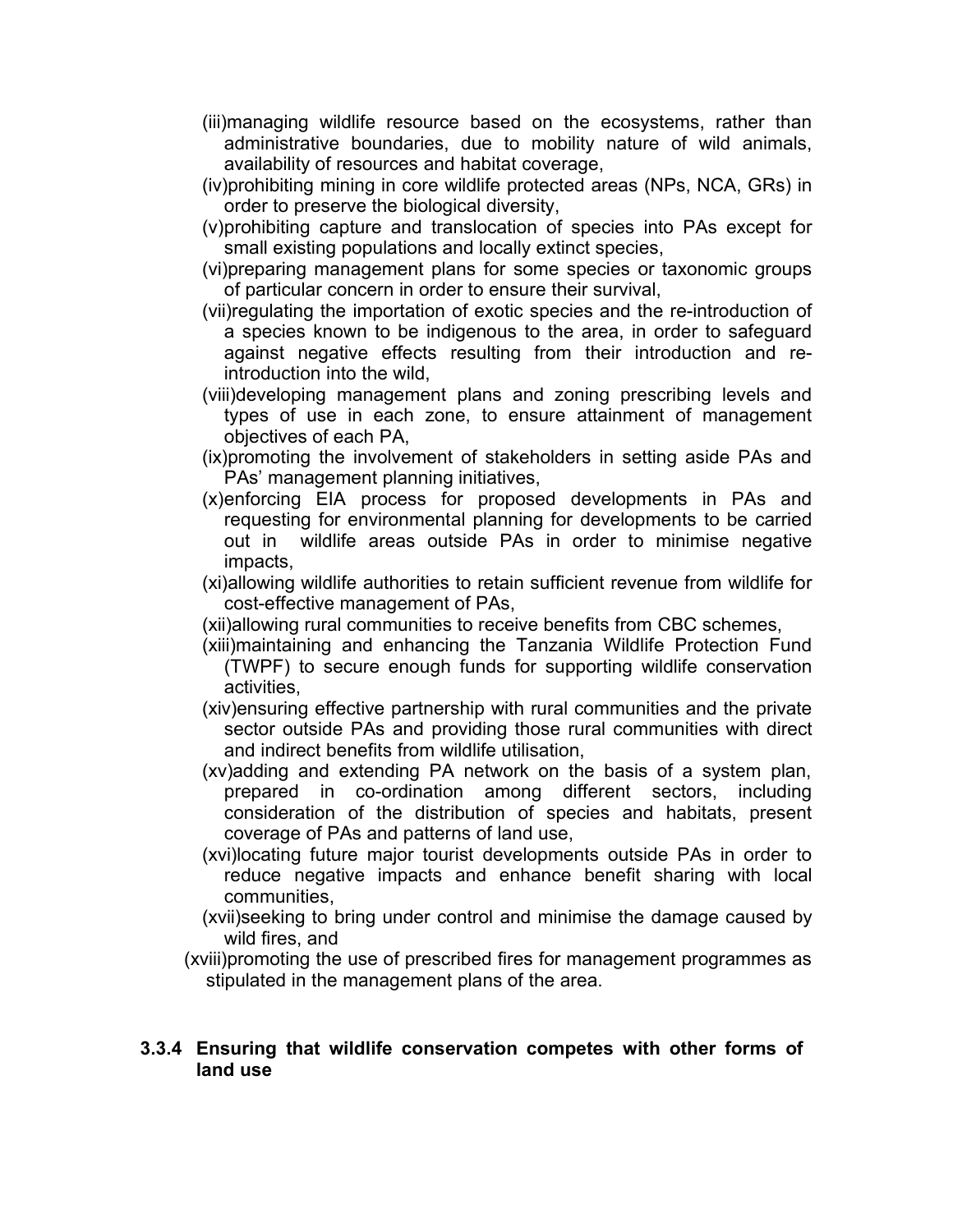Wildlife conservation is an important form of land use in Tanzania that generates a substantial amount of revenue and foreign exchange. If well developed, wildlife conservation could compete with other forms of land use. However, wildlife conservation has not been developed to its full potential, especially outside PAs, and rural communities have benefited little from those forms of wildlife utilisation taking place in settled land. It is the aim of this policy to allow rural communities and private land holders to manage wildlife on their land for their own benefit.

#### *Strategies for ensuring that wildlife conservation competes with other forms of land use*

- (i) involving rural communities and other stakeholders in taking joint responsibility for the sustainable management of wildlife and other natural resources,
- (ii) including a wide range of activities which build trust between PA managers and rural communities and creating awareness of indirect and direct values of wildlife and natural resources,
- (iii) providing technical advice to village natural resources committees and training village scouts to ensure the success of community-based conservation,
- (iv) encouraging rural communities to establish Wildlife Management Areas in such areas of critical wildlife habitat, with the aim of ensuring that wildlife can compete with other forms of land use that may jeopardise wildlife populations and movements.
- (v) conferring user rights of wildlife to the landholders to allow rural communities and private land holders to manage wildlife,
- (vi) assisting wildlife ranchers and farmers to become eligible for the same benefits and incentives that the agricultural farming and livestock industry receive from the Government,
- (vii) Learning from other regional countries with well established wildlife ranching and farming industry.
- (viii)influencing policies such that land of marginal value to agriculture and livestock development (tsetse infested areas) is set aside for wildlife conservation to the best interest of rural communities as a primary form of land use, and
- (ix) establishing mechanisms to facilitate public awareness and understanding of wildlife conservation.

#### **3.3.5 Wildlife utilisation and economics**

The wildlife industry is a major source of foreign exchange and employment, but it still remains under-developed in relation to its potential. Furthermore, the present system of the wildlife utilisation concentrate on the wildlife tourism, safari hunting and live animal capture, but has not promoted successfully other forms of utilisation such as farming, ranching and village utilisation schemes. Consequently, Tanzania's earnings from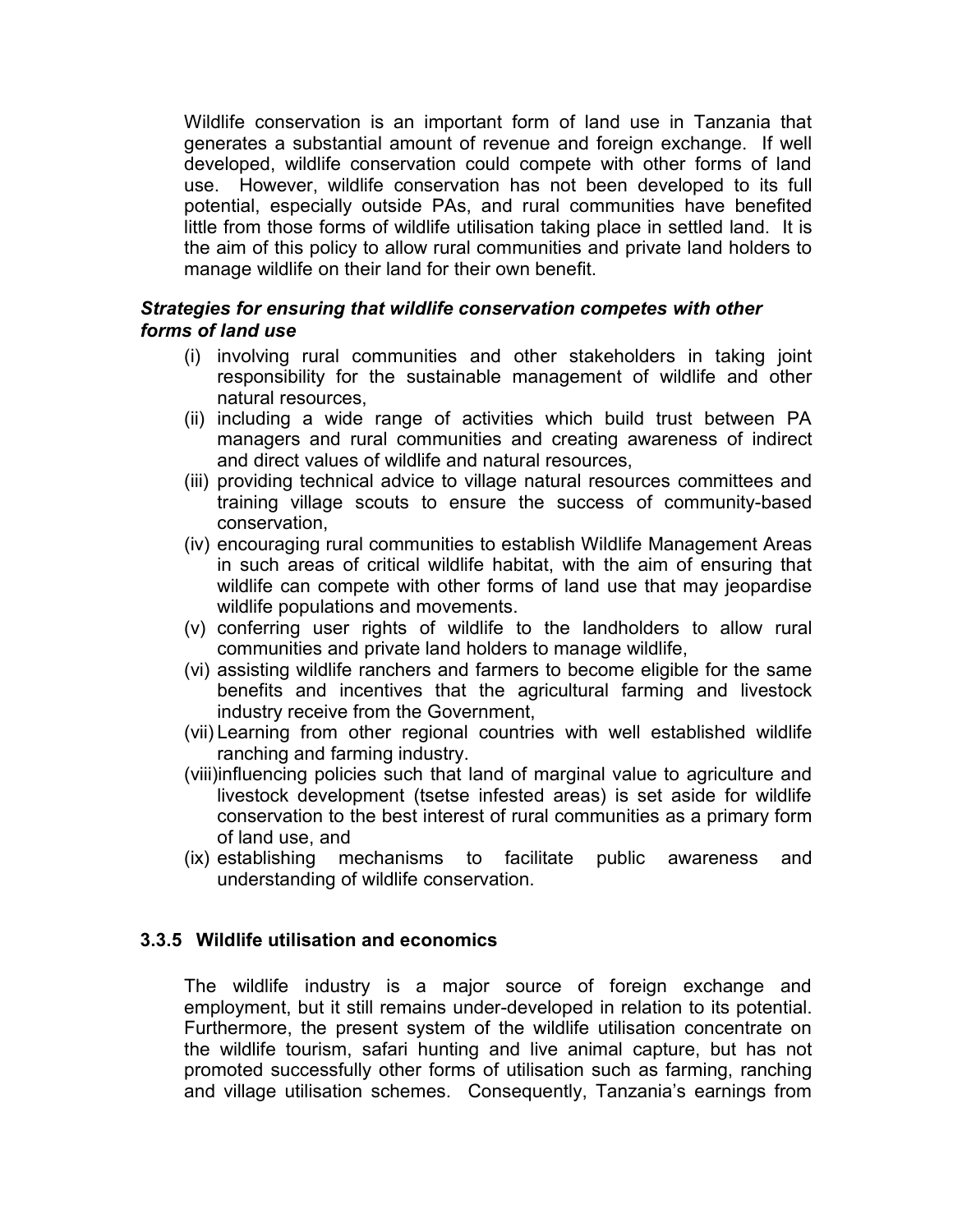wildlife have been well below their potential, while actual earnings are not distributed equitably among various stakeholders.

This policy encourages domestic tourism by ensuring that Tanzanians continue to benefit from differential scale of PAs' fee structures. Accordingly, the policy place special emphasis on wildlife conservation and the sustainable use of wildlife for the benefit of people, and on using wildlife to reduce hunger by providing food and to generate foreign exchange.

#### **3.3.6 Integrating wildlife conservation and rural development**

The policy will continue to give wildlife economic value to rural communities to enhance rural development without prejudice to the environment, and in such a way that the benefits compensate for the opportunity cost of this form of land use.

#### *Strategies for integrating wildlife conservation and rural development*

- (i) promoting the legal use of wildlife and its products,
- (ii)encouraging legal and sustainable trade in wildlife and its products from GRs GCAs and outside PAs, thus according wildlife a high commercial value, yet promoting sustainable utilisation of the species in which it is appropriate to trade,
- (iii)adopting measures that bring an equitable share of revenue from tourist hunting to the rural communities, on whose land the industry is practised,
- (iv)providing the necessary assistance in allocating concessions and setting wildlife utilisation quotas for the rural communities,
- (v)permitting and regulating trade on wildlife and wildlife products,
- (vi)adopting a flexible approach to collecting revenue from harvests of biological natural products in Game Reserves,
- (vii)compelling licensed dealers to employ casual workers from areas where wildlife utilisation activities are conducted, with the aim of generating local employment and income benefits,
- (viii)encouraging ranchers and farmers operating on privately owned or leased land to develop cropping programmes to supply designated markets with meat and trophies.
- (ix)encouraging the involvement of the private sector in supporting protection of wildlife and development of wildlife areas,

#### **3.3.7 Generating foreign exchange from wildlife utilization**

There is considerable investment opportunities in the wildlife sector in Tanzania. The future development of the wildlife sector requires substantial investment which is not available to the government. Therefore, the key role of the private sector in investing in the development of the wildlife industry is recognised. In view of this the Government affirms to: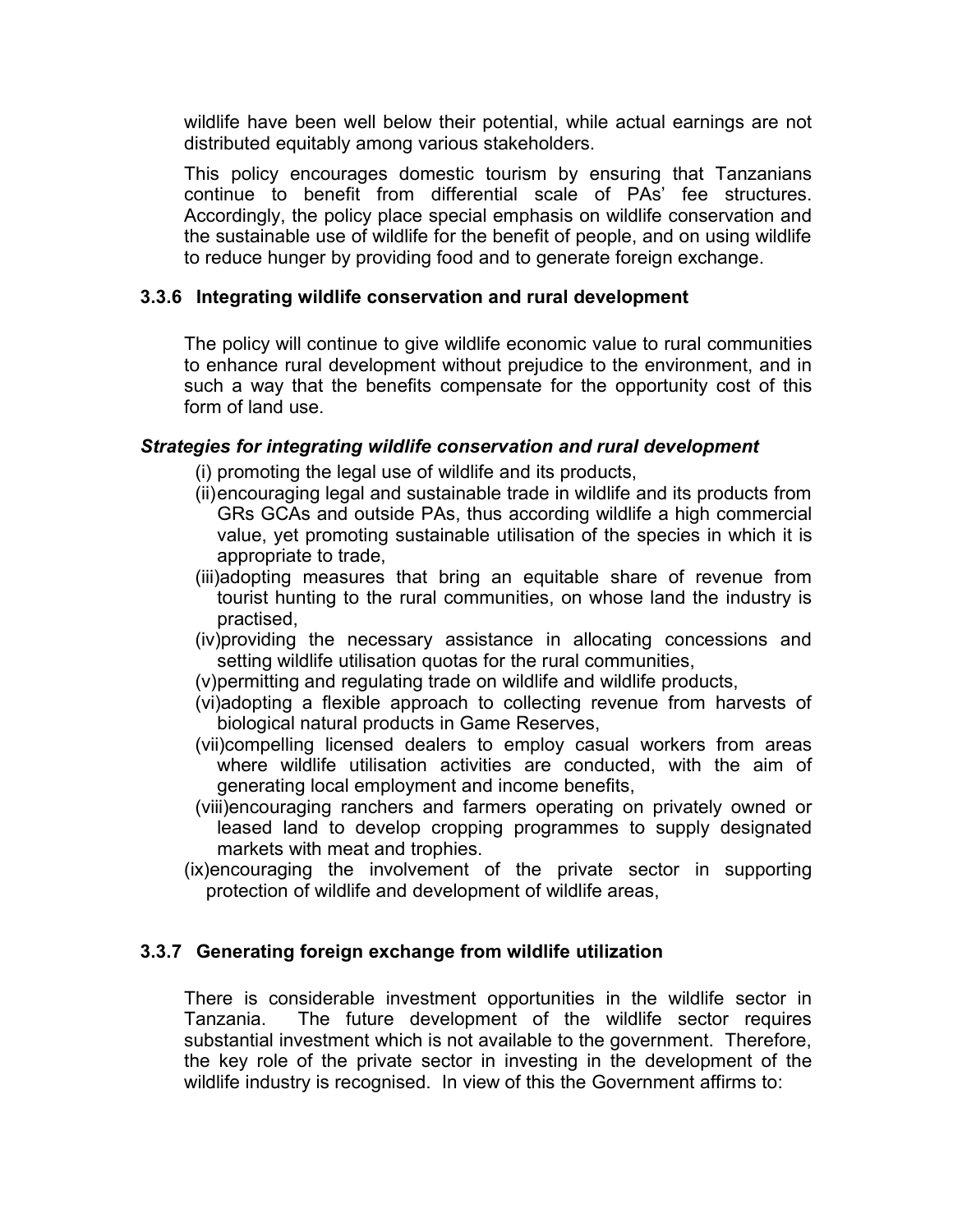- (a)Encourage private investment in various forms of consumptive and non-consumptive uses of wildlife resources in a manner that is compatible with the principles of conservation, and that maximises earnings from wildlife, to the people of Tanzania.
- (b)Work with other relevant institutions that will provide an overall framework in which investments in the wildlife industry will be encouraged.
- (c)Ensure that investors adhere to conservation principles and have a firm financial basis for the proposed operations.
- (d)Stimulate the growth of the wildlife industry by providing concession for appropriate period, favourable working conditions and setting aside viable wildlife areas for development.
- (e)Develop a sound international and domestic tourist industry, since tourism in Tanzania depends largely on game viewing in PAs, and hunting of wildlife.
- (f) Promote a series of actions designed to enhance Tanzania's tourist industry while ensuring the conservation of wildlife resource base that supports the industry.

#### *Strategies for generating foreign exchange:*

- (i) compelling all potential investors in the wildlife sector to register their companies in Tanzania,
- (ii)allowing registered companies to operate in the tourist industry based on clean record of company director(s) and personnel from within and outside Tanzania,
- (iii)ensuring that appropriate fees are paid by the investor for the right to use the wildlife resources,
- (iv)ensuring that the wildlife resource is not undervalued by setting appropriate competitive prices and fees for various forms of wildlife utilisation, and
- (v)regulating the flow and conduct of visitors within PAs, and
- (vi)marketing wildlife resources in accordance with the national tourism policy.

#### **3.3.8 Recognising the intrinsic value of wildlife to rural people**

It is the right of Tanzanian citizens to have legal access to utilise wildlife. While there is a thriving resident hunting industry in open areas it is now recognised that, this serves the richer urban dwelling Tanzanians and noncitizen residents, and that the industry as presently structured poses many problems of management. On the one hand villagers are neither able to afford the resident license fees nor to use traditional weapons under current legislation. On the other hand, richer urban dwelling Tanzanians apply to shoot a number of animals at well below market prices and at considerable opportunity cost to those rural communities on whose land they hunt.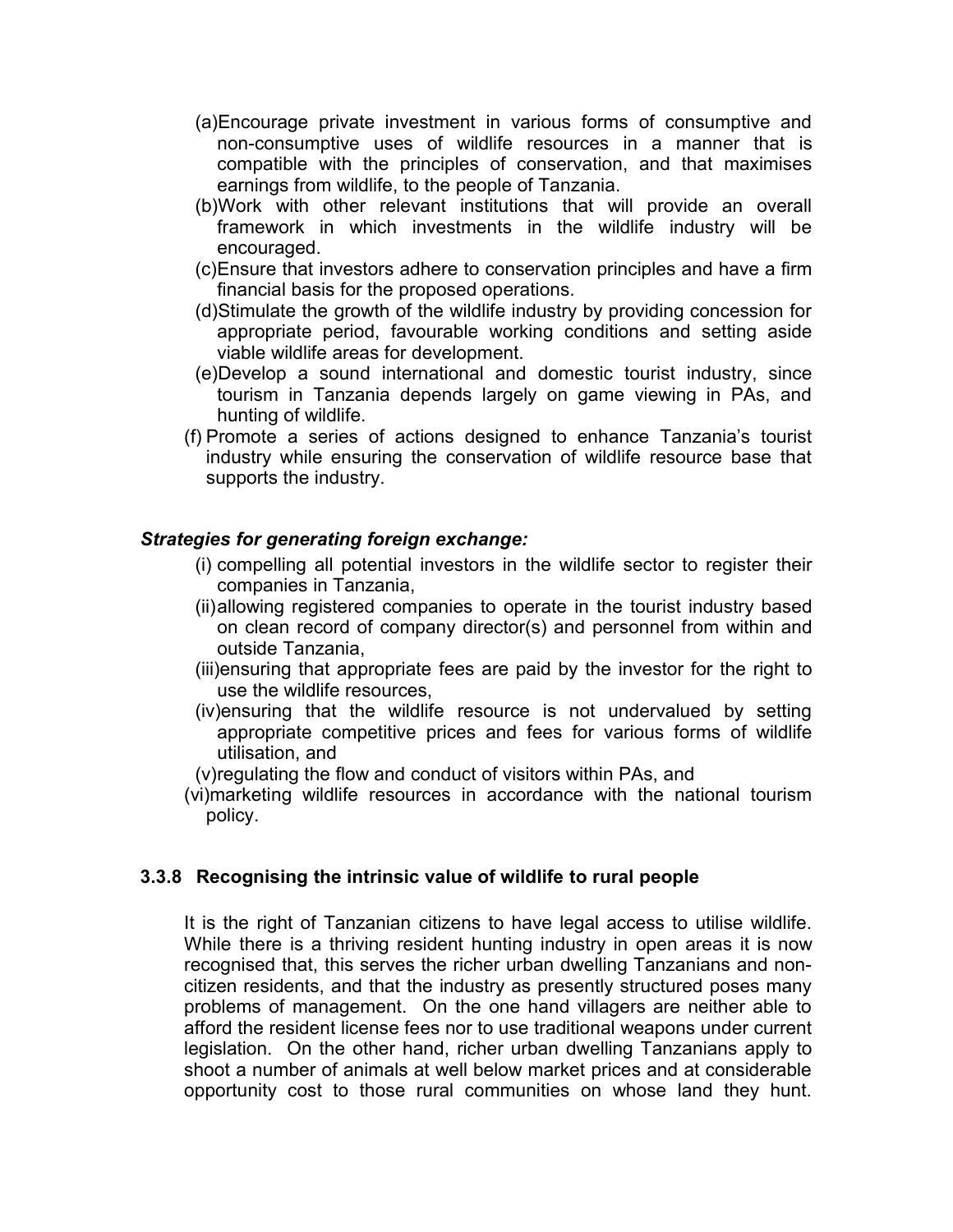Hunting by residents of Tanzania will remain an important aspect of this policy.

#### *Strategies for recognising an intrinsic value of wildlife to rural communities:*

- (i) working in partnership with rural communities,
- (ii) encouraging resident hunting which benefits rural communities in WMAs on whose land hunting is conducted,
- (iii) permitting rural communities to hunt in WMAs under community based conservation programmes, whose aim is to promote the development of rural communities living among or close to wildlife,
- (iv) facilitating the establishment of CBC programmes in WMAs by helping the rural communities to have secure ownership/long term use rights of their land and enabling them to use the wildlife and natural resources on that land,
- (v) giving due consideration to collection of natural products inside Game Reserves provided the collection is managed on a sustainable basis with minimal environmental damage and without conflicting with the primary aims of managing game reserves,
- (vi) initiating formation of Authorised Associations for sustainable management of wildlife outside core protected areas
- (vii) initiating and strengthening the formation of Representative Association (s), for particular wildlife commodities or products to develop the wildlife industry in a manner which does not foster the monopolies and helps to ensure the equitable and efficient allocation of opportunities,
- (viii)enhancing the use of indigenous knowledge in the conservation and management of natural resources,
- (ix) giving special consideration to traditional hunting methods by specified rural community/ethnical group, and
- (x) promoting internal trade on wildlife products in order to enhance the value of indigenous wildlife species to the Tanzanian people.

#### **3.3.9 Sharing of benefits**

It is recognised that a range of direct and indirect benefits can be derived from wildlife, and that the sharing of revenue is an important benefit. In this respect, various stakeholders in wildlife conservation are recognised as follows:

- rural communities and private landholders, living around (or, in the case of NCA, within) PAs and among wildlife outside PAs;
- district councils, bearing the opportunity cost of establishing PAs and providing services to rural communities;
- wildlife authorities, managing PAs and providing technical advice on wildlife outside PAs;
- central government, bearing the opportunity cost of establishing PAs and providing services nationally; and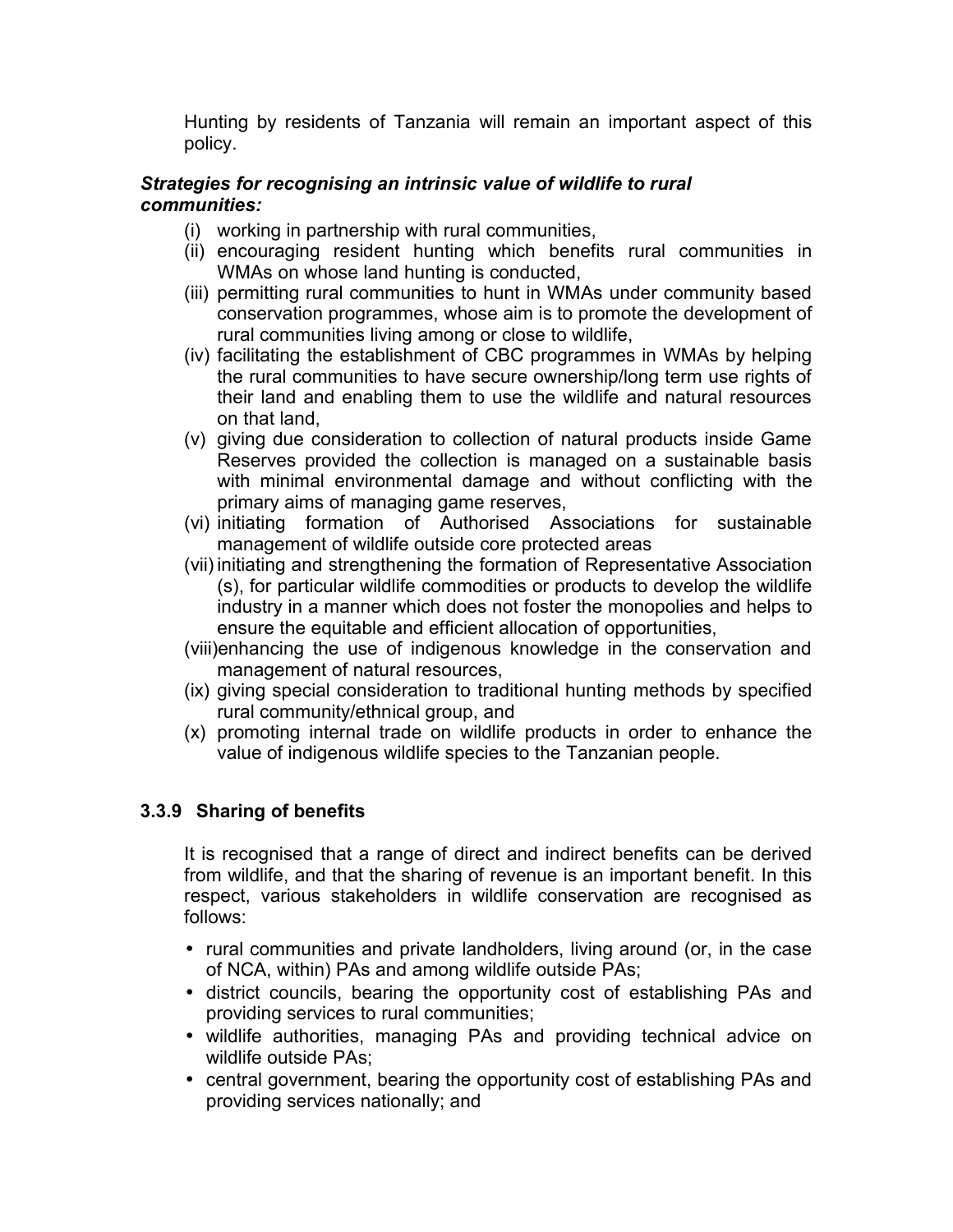• private sector, using wildlife in and out of PAs and who pay taxes to government on their profits.

This policy adopts relative distribution of revenue and benefits to stakeholders which considers their relevant roles in different categories of land, the effort invested in conservation of the resource, and the institutional and management costs.

#### *Strategies for sharing of benefits*

- (i) involving various stakeholders in determining distribution of revenue and benefits among themselves, and
- (ii) determining proportions for benefit sharing by the Government and vary them from time to time.

#### **3.3.10 Regulating and developing the wildlife industry**

The PA network devoted to wildlife conservation forms the basis of Tanzania's wildlife industry, and indeed much of Tanzania's tourist industry. Wildlife utilisation forms range from non-consumptive use, primarily gameviewing by both residents and non-resident tourists, to consumptive uses such as hunting by tourists and residents, live animal capture; cropping, ranching and farming, trophy sales and protection of human life and property. These activities generate revenue through direct earnings attributable to the PAs from fees and through charges made by tour operators and outfitters working in the PAs. The tourist wildlife industry is growing steadily and is an important sector in the Tanzanian economy with considerable potential for future development. The Government will encourage private investment in various forms of wildlife utilisation in a manner that is compatible with the principles of conservation and that maximise earnings from wildlife to the people of Tanzania.

#### *Strategies for regulating and developing the wildlife industry*

- (i) determining the limits of acceptable use to volumes of game-viewing tourists that the PAs can sustain,
- (ii)assessing visitor flows that will not result in ecological deterioration and increasing the quality of visitor experience and enjoyment,
- (iii)diversifying tourist circuits and visitor experience,
- (iv)co-operating with the relevant sector in improvement of road networks' leading to tourist destinations and in PAs.
- (v)imparting a deeper appreciation and understanding of the resource and significance of protected areas, and prohibiting high profile visitor activities that tend to focus visitor and user attention on the event,
- (vi)encouraging and promoting game viewing within appropriate WMAs which could offer a wide variety of recreational opportunity than are available within protected areas,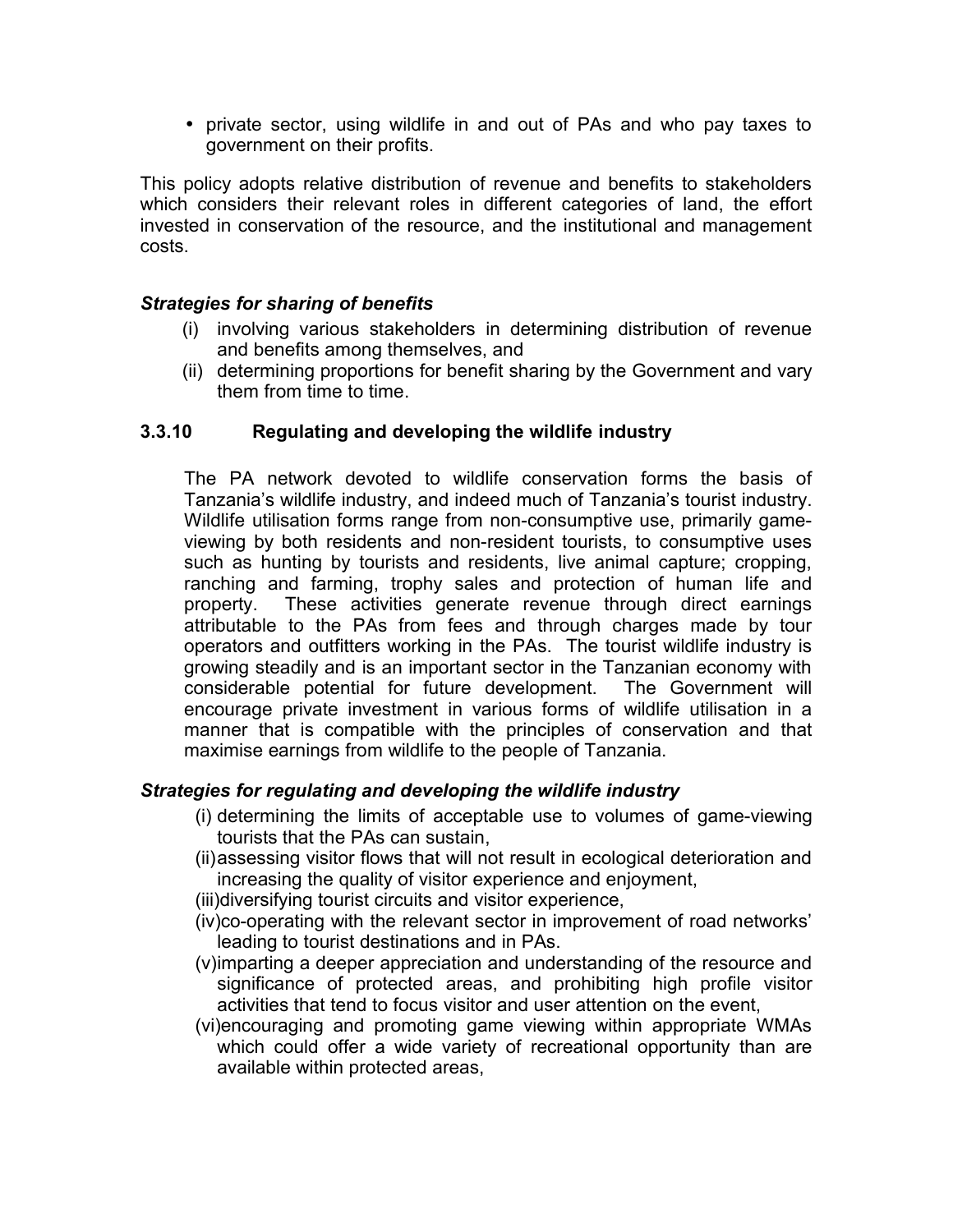- (vii)advising tourist authorities on the minimum standards that are required to be upheld by all tourist operators basing their activities on game viewing,
- (viii)adopting flexible approaches which are based primarily on economic returns from alternative forms of wildlife utilisation,
- (ix)encouraging the processing and manufacturing of finished wildlife products and articles ready for sale in Tanzania and abroad, in order to increase local employment and retain a greater share of revenue derived from wildlife products in Tanzania,

(x)seeking to improve participation in the tourist hunting industry through:

- open and fair allocation of hunting blocks through a system acceptable by majority of stakeholders without prejudicing the long-term economic returns from tourist hunting to Tanzania;
- adopting a fee structure formulated and approved by the appropriate wildlife authority;
- setting sustainable hunting quotas on a scientific basis and monitoring wildlife populations that are hunted;
- conducting examinations for professional hunters and monitoring their competence in the practice of hunting,
- enforcing hunting regulations to ensure a high standard of hunting and of trophies;
- facilitating the timely export of trophies to hunting clients in their home countries; and
- creating an enabling environment for promotion of citizen professional hunters.

(xi) permitting small-scale animal cropping by rural communities practising CBC, ranchers and farmers operating on privately-owned or leased land, and

(xii) exercising control in wildlife utilisation activities,

#### **3.3.11 Addressing women and children issues in wildlife conservation and management**

Traditionally, women and children have been involved directly in the management of wildlife resources in the following ways:-

(a) collection of firewood; in some places, women walk over 10 km a day in search of firewood,

- (b) collection of wild fruits and food products,
- (c) fishing, and hunting of small animals and birds for the pot, mainly done by children,
- (d) collection of building poles, thatch grass and Herbs,
- (e) collection of traditional medicine,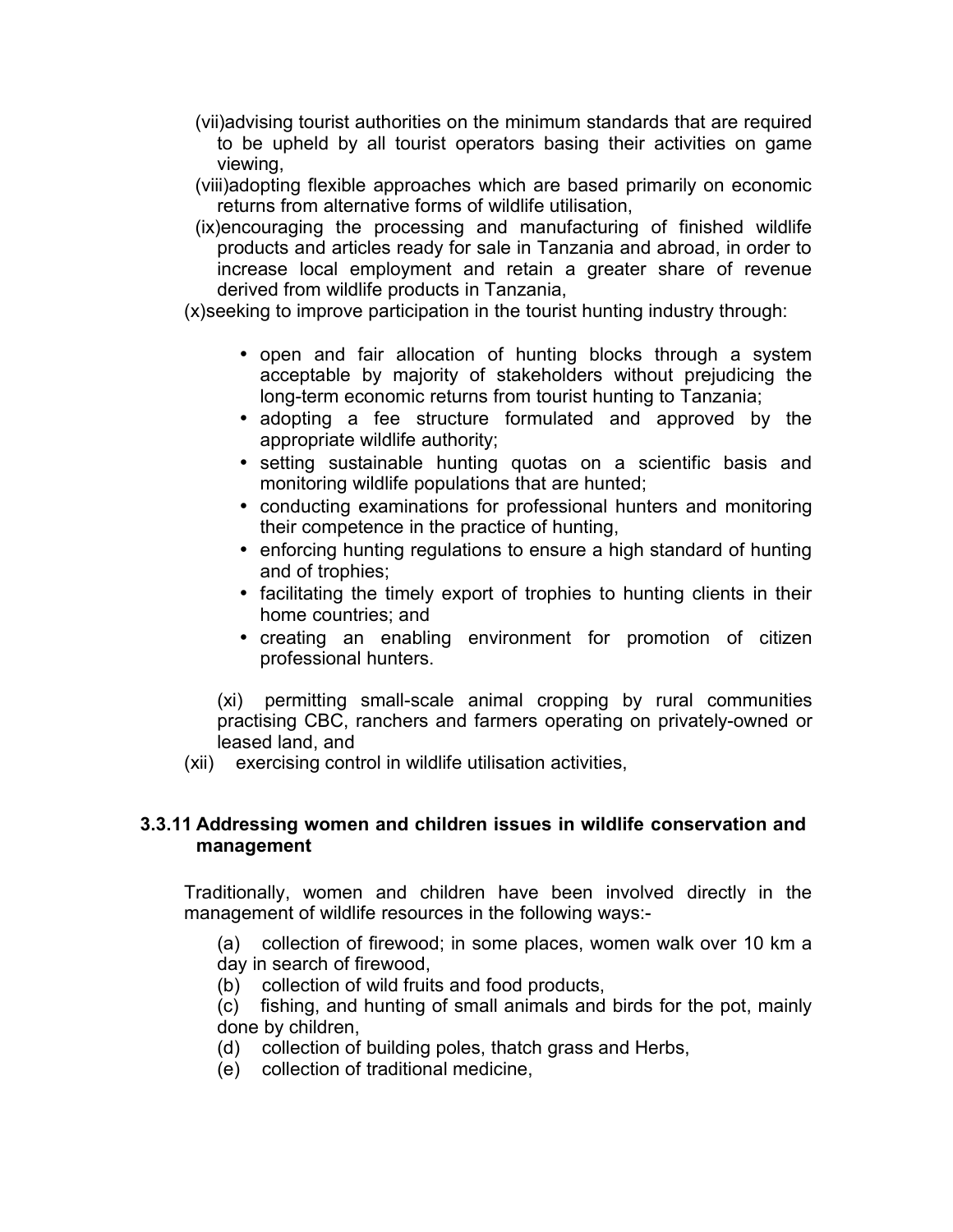(f) clearing land for farming through shifting cultivation and herding, and

(g) setting wild fires during cultivation and hunting.

There is a clear division of labour among men, women and children in the Tanzanian rural society. Predominantly, hunting is done by men, while women and children form a proportionally large part of the agricultural labour. Land is owned by men and decisions on where, what to cultivate, and the use of crops is decided upon by men. In general, women and children are the source of labour in rural communities. This trend shows that, women and children interact more with natural resources and the environment and therefore, are very important in the conservation of the same.

Women in rural areas work long hours in trying to accomplish the above mentioned tasks. Together with children, they form the least advantaged groups in terms of leisure time/enjoyment and education. They are the most vulnerable groups to diseases due to poor nutrition status and maternal services, lack of health services, and tender age for children.

This policy recognises the role of women and children in the conservation of natural resources and the need for them to participate and benefit from the conservation of the resources.

#### *Strategies for addressing women and children issues.*

(i) initiating and supporting women self-help projects in order to increase their income,

(ii) encouraging women to work on natural resources conservation related projects which enhance the nutritional status and contribute to the family income,

- (iii) encouraging and supporting men and women to work on those projects which reduce women and children workload,
- (iv) supporting maternal care in villages surrounding PAs,

(v) supporting and promoting efforts in providing education to children,

(vi) enhance women access to natural resources products in PAs where appropriate, and

(vii) promoting conservation awareness.

#### **3.3.12 Solving human-wildlife conflicts:**

There is a necessity of controlling wildlife which pose or cause damage to human life and property. The Government wishes to draw attention to the economic value of wildlife to rural communities through practice of community based conservation. In implementing this policy, the government assumes that rural communities who manage wildlife will realise the inherent conflict which exists between the objective of maximising earnings from wildlife and reduced productivity which may result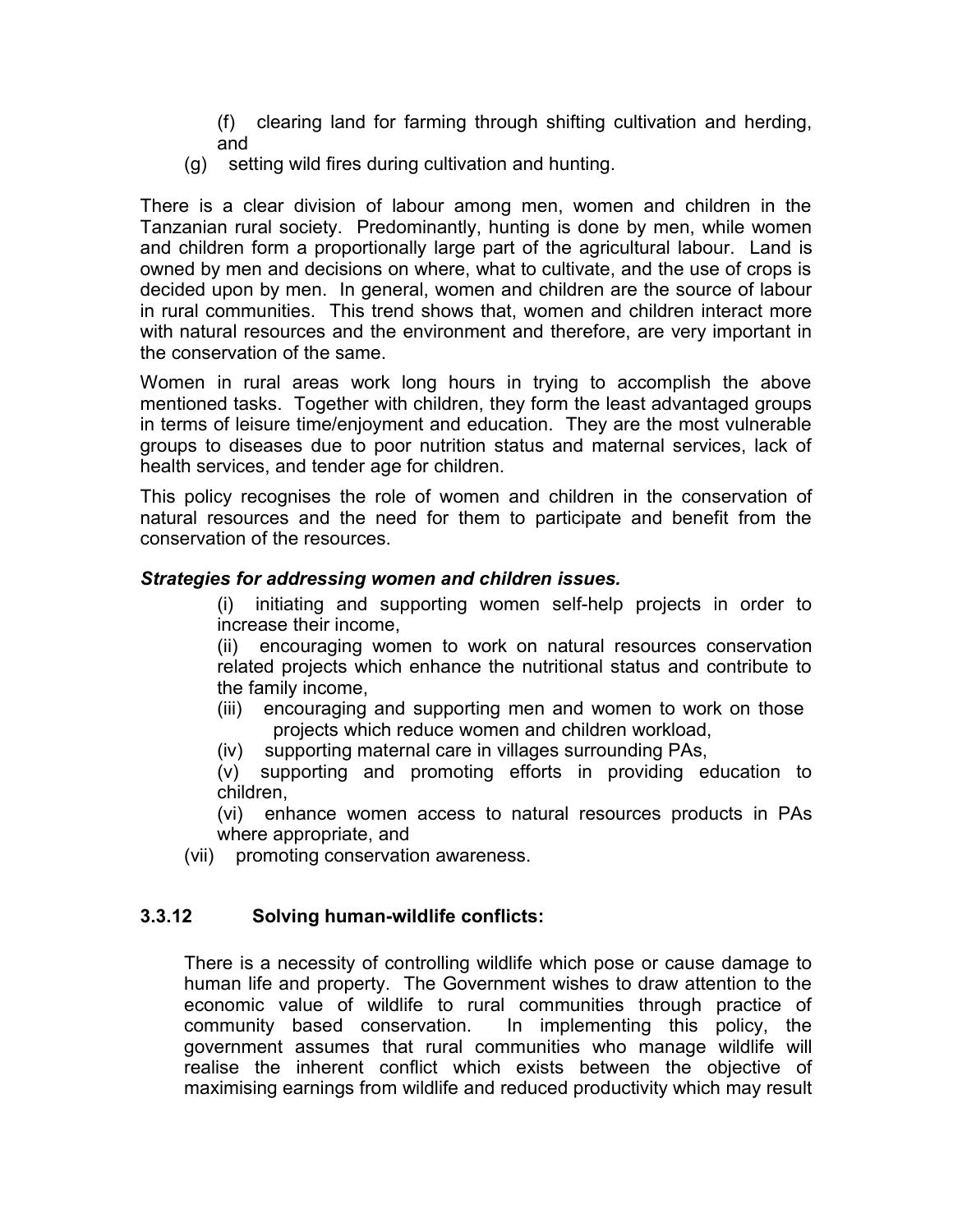from excessive control of problem animals. Accordingly, the government does not intend to introduce a compensation scheme for wildlife damage.

#### *Strategies for solving human-wildlife conflicts:*

(i) continuing to control dangerous animal species as a matter of priority, and

(ii) devolving progressively the responsibility for problem animal control to rural communities operating CBC programmes, and continuing to give assistance where rural communities have not developed this capability.

#### *Alternative strategies:*

In the long term, alternative strategies to reduce the conflict between people

and wildlife will be explored. Possibilities include:

- incorporating numbers of animals that are shot on problem animal control into hunting quotas that can derive greater economic benefits to rural communities;
- ensuring that those most affected by problem animals are the main beneficiaries of revenue earned from wildlife;
- exploring the use of control methods which rely on mechanical and electrical deterrents, which are non-lethal;
- where practical, capturing and translocating wildlife of high commercial value; and
- publicising the economic value of wildlife, especially to those rural communities operating community-based conservation schemes.

#### **3.3.13 Wildlife research and monitoring**

Research and Monitoring of change in wildlife resources and their use remains an integral part of wildlife management and planning. So far little research has been incorporated into management plans due to lack of communication between researchers and wildlife managers. The government recognises that there are few Tanzania research scientists and their motivation is very low to undertake the required research. Accordingly, the government wishes to institutionalise an improved research and monitoring capability within the wildlife authorities.

#### *Strategies for wildlife research and monitoring:-*

(i) regulating and monitoring wildlife research in Tanzania,

(ii) strengthening the capabilities of the wildlife authorities in research and monitoring,

(iii) facilitating regular censusing of wildlife populations,

(iv) focusing research and monitoring on levels and economics of wildlife use, human-wildlife interactions, sociology of rural communities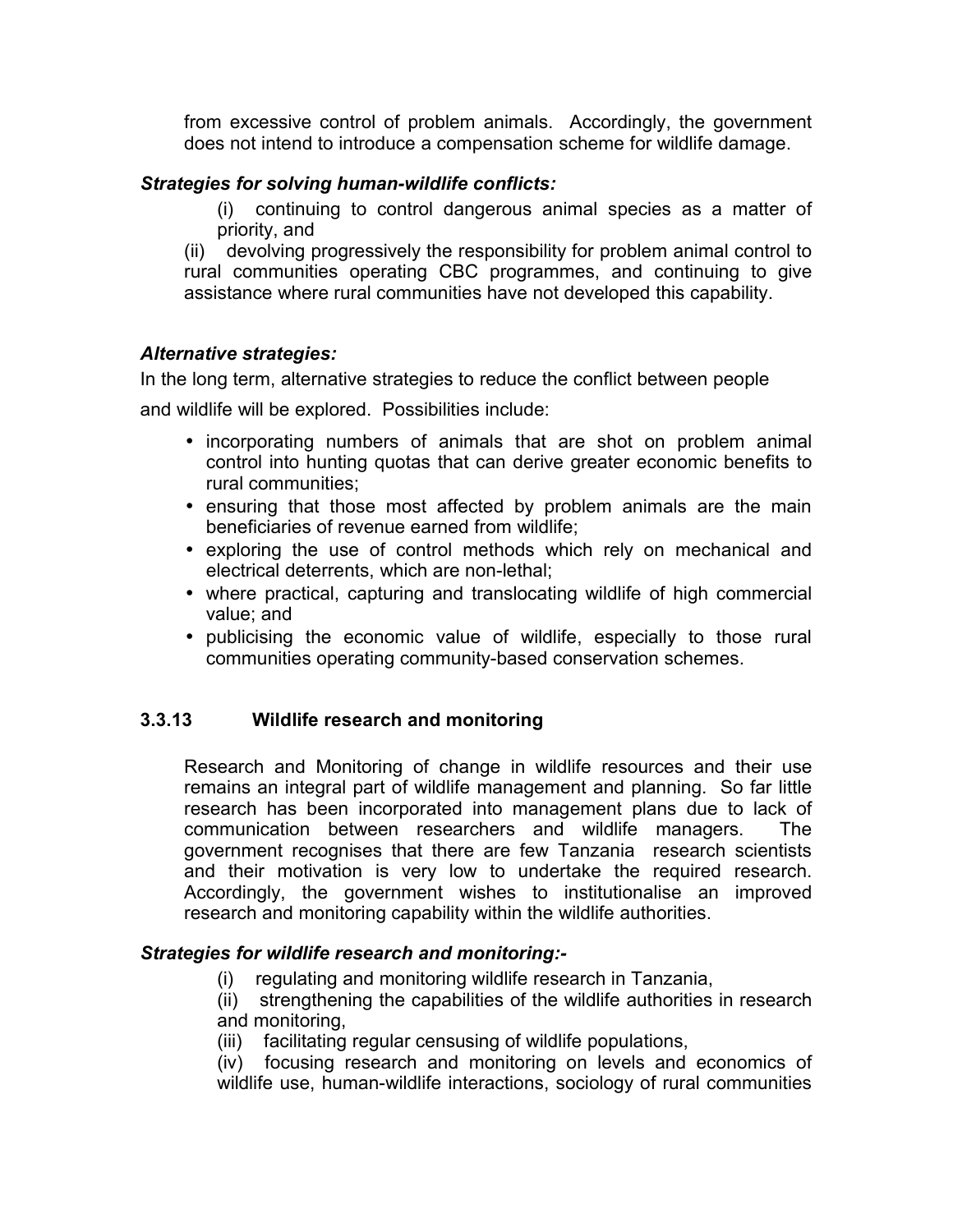around wildlife areas, basic knowledge of ecosystems processes, and the biology of threatened species,

(v) rehabilitating and putting into full use the present network of field research stations around the country,

(vi) emphasising research and monitoring in management planning of PAs, according to national wildlife research guidelines,

(vii) allowing foreign researchers to undertake studies of particular priority topics, and

(viii) encouraging and motivating Tanzanian researchers to undertake wildlife research.

#### **3.3.14 Providing Extension Services**

Extension services and good neighbourliness between PA management and rural communities permits identification of wildlife-related problems and increases the chances of their solution for mutual benefit. Furthermore, extension work is of prime importance in providing technical assistance to the establishment of WMAs. Accordingly, the Government is committed to promoting the extension services that forms the link between wildlife authorities and rural communities outside PAs and, in the case of NCA, residents within.

#### *Strategies for providing extension services.*

- (i) institutionalising extension services and supporting them with adequate levels of manpower, funds and equipment, and
- (ii) promoting communication and collaboration with other sectoral rural extension services.

#### **3.3.15 Wildlife conservation education awareness**

The long-term success of wildlife conservation depends largely on the way that conservation is perceived by the public. The government is committed to putting special effort to raise conservation awareness amongst Tanzanian peoples.

#### *Strategies for wildlife conservation education awareness*

(i) creating the widest possible understanding and support for wildlife conservation by preparing and distributing posters, magazines and pamphlets written in both English and Kiswahili and use of other news media, and

(ii) co-operating with the sector responsible for education and continuing to promote the incorporation of conservation education into school syllabi so that wildlife conservation receives a broad foundation of support amongst future generations.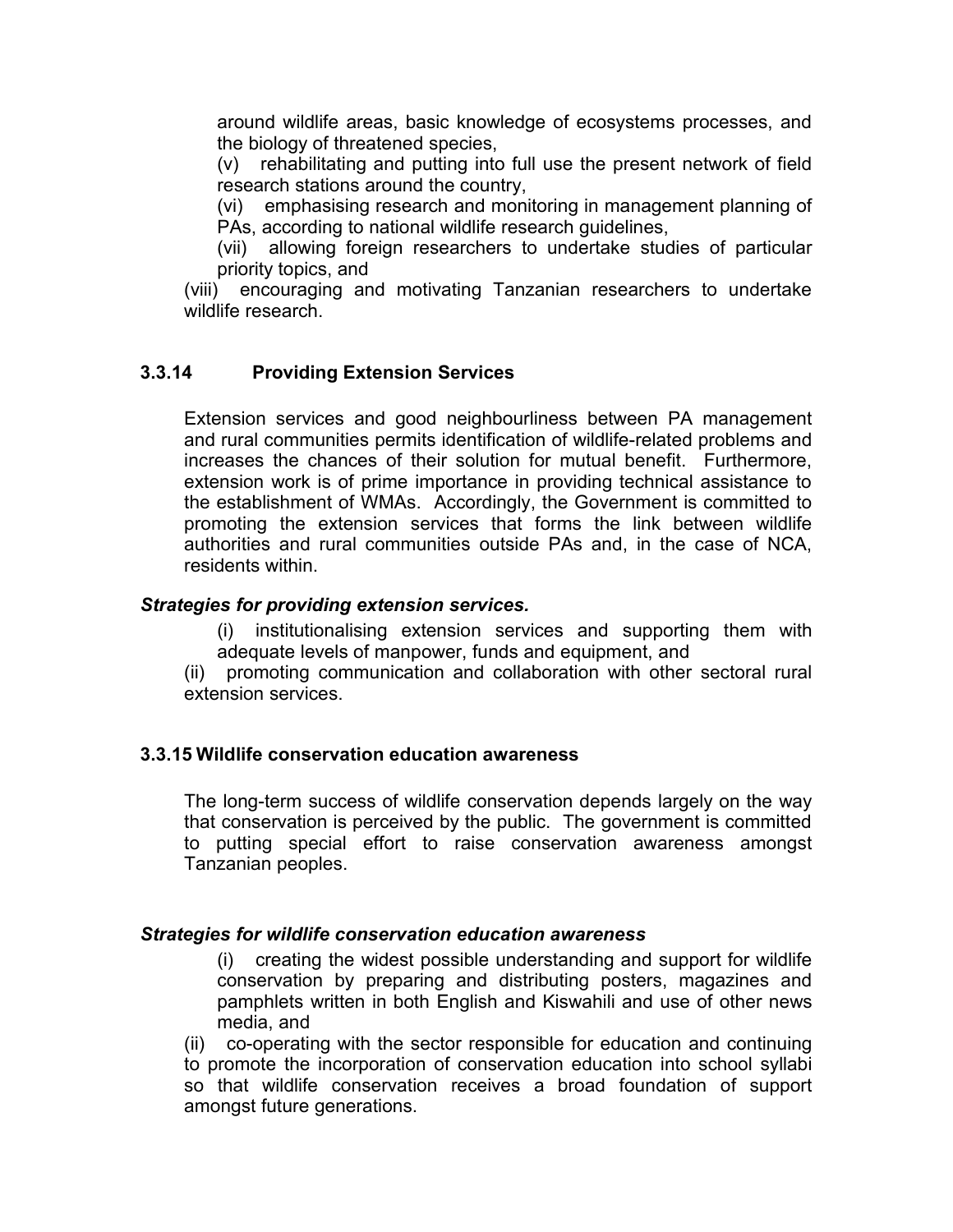#### **3.3.16 Human resources development and capacity building.**

The sustainable development and performance of the wildlife sector depends largely on the development and proper utilisation of human resources. In order to sustain the wildlife sector the government is committed to provide appropriate training at all levels, good working environment and adequate working facilities.

#### *Strategies for human resources development and capacity building*

(i) encouraging and facilitating training in wildlife ecology and management and other skills necessary for the development of the wildlife sector,

(ii) monitoring training standards in wildlife training institutions in the country,

(iii) maintaining adequate and good quality human resources,

(iv) acquiring appropriate technologies,

(v) encouraging the establishment of training institutions in wildlife management and conservation at all levels of skills,

(vi) encouraging, motivating and facilitating foreign investors in the wildlife sector to train Tanzanians in different skills,

(vii) ensuring that employees of the wildlife sector are imparted with new skills to adapt to new situations,

(viii) developing programmes and criteria for staff development,

(ix) promoting optimal allocation and placement of professional, technical and field staff in appropriate positions in the wildlife sector, and

(x) motivating the wildlife sector personnel who are protecting and conserving the wildlife resource by improving working conditions, remuneration, providing adequate working equipment and sufficient incentives.

#### *3.4 POLICY IMPLEMENTATION FRAME WORK*

In the context of this policy wildlife is defined as:- "Those species of Wild and indigenous animals, and their constituent habitats and ecosystems, to be found in Tanzania, as well as those species that have been introduced to Tanzania and that are temporality maintained in captivity or have become established in the wild" This definition include the terrestrial invertebrates which were not covered in the previous definition in the Wildlife Conservation Act No. 12 of 1974.

The present definition places much emphasis on ecosystem which makes it possible to conserve many of the small animal species and less common plants that make up the whole Tanzania's unique and important biological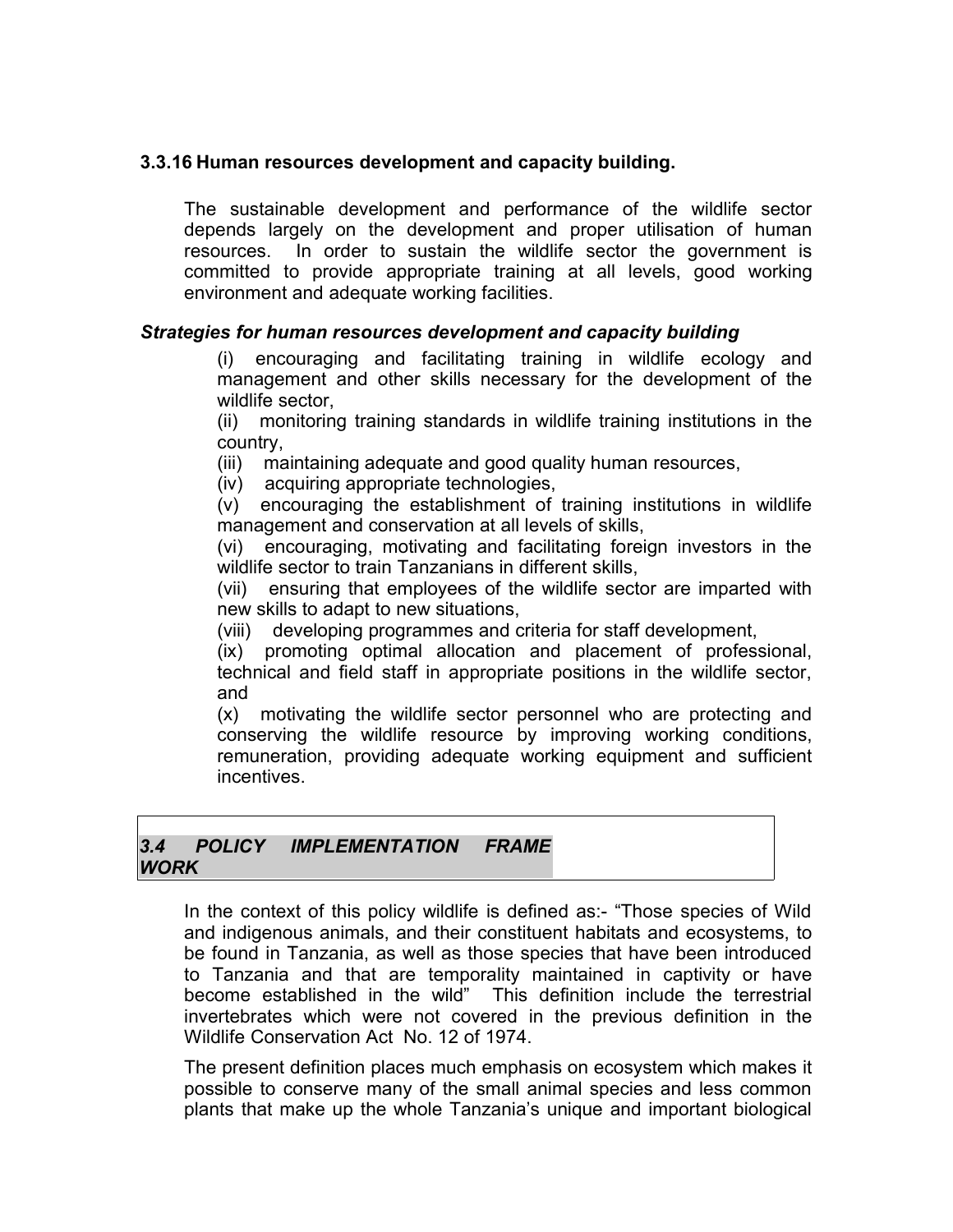diversity. The government recognise that the definition of wildlife adopted in this policy cannot be applied universally across Tanzania due to the responsibility of other sectors for management of certain areas of land or of particular classes of animals and plants within the operational definition of wildlife. The particular situations in which the above definition may vary, are in the Fisheries and Forestry sectors. The wildlife authorities will retain overall responsibility for the management of all terrestrial species of mammals, birds, reptiles and amphibians and invertebrates where these occur outside PAs devoted to wildlife and forest conservation and of marine species not covered by fisheries legislation.

Since the Wildlife Sector of Tanzania has a number of institutions concerned with wildlife conservation, this policy recognises the responsibilities of these institutions in the implementation of the policy. However, the overall executive and overseeing responsibility for the wildlife sector, PAs devoted to wildlife conservation and wildlife outside PAs will be vested with the Directorate of Wildlife in the ministry responsible for the wildlife sector. In implementation of the Wildlife Policy, it interacts with other sectoral policies such as, tourism, agriculture, water, minerals and environment. This policy recognises the roles of other sectoral policies in its implementation.

#### *Strategies for administration of Wildlife*

(i) reviewing the existing wildlife conservation legislations (WCA No. 12 of 1974, NCA Ordinance CAP 413 of 1959, TANAPA Ordinance CAP 412 of 1959 and SWRI Act of 1980) in order to accommodate proposed conservation strategies in this policy which includes management and development of important wetlands, community participation in wildlife conservation, establishment of WMA's, benefit sharing and wildlife user-rights for the communities

(ii) managing specific types of PAs and specific components of the wildlife sector through relevant institutions within the sector,

(iii) managing vertebrate and invertebrate animals within FRs through the Directorate of Wildlife,

(iv) vesting the overall responsibility for seabirds with the Directorate of wildlife,

(v) retaining overall responsibility for the management of all terrestrial species of mammals, birds, reptiles and amphibians and invertebrates where these occur outside PAs devoted to wildlife and forest conservation and of aquatic species not covered by fisheries legislation, and

(vi) continuing issuance of all permits required by law for wildlife related activities and for regulating the access to, utilisation of and trade in, the wildlife resource.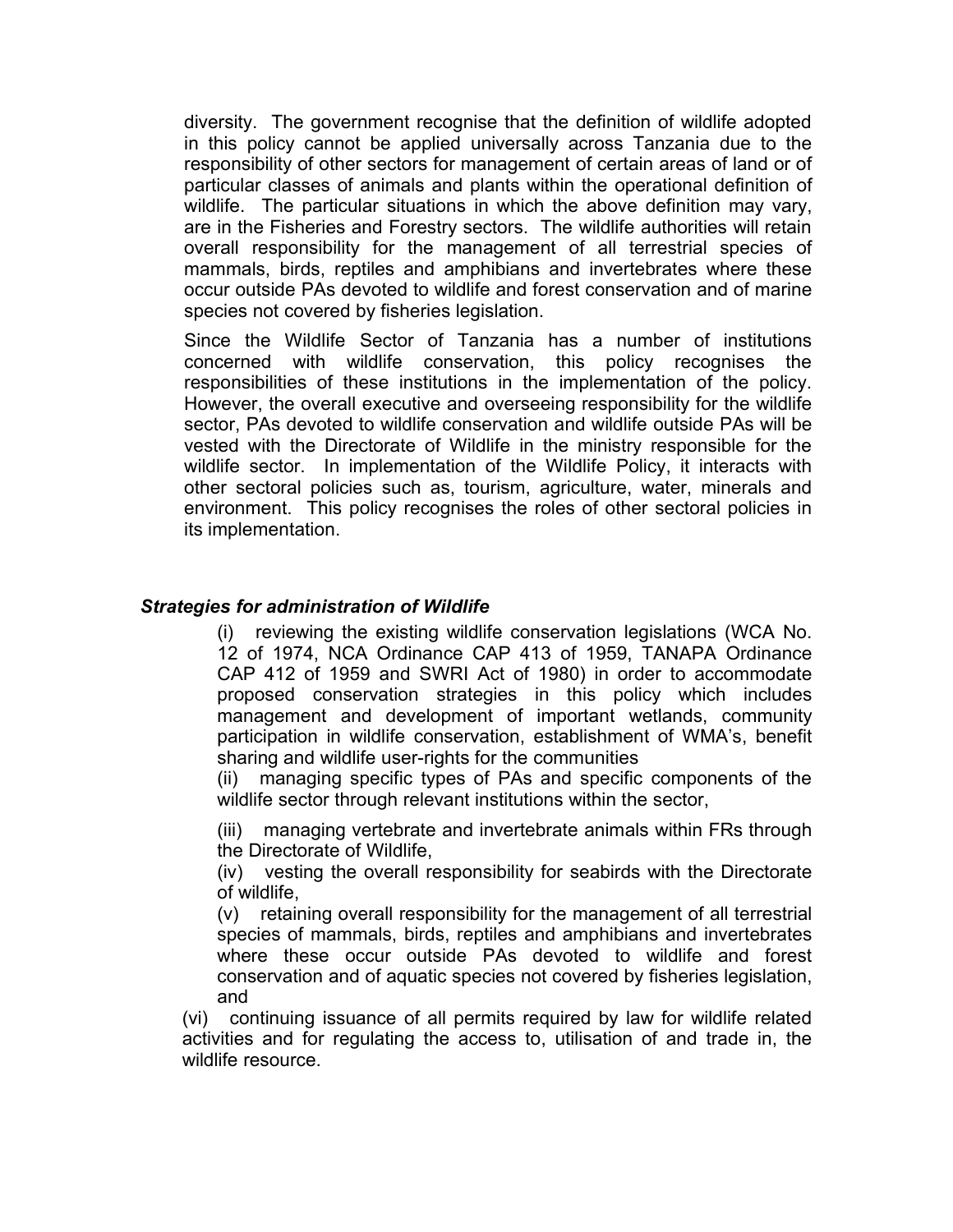#### *Strategies for conservation and management of PAs*

(i) establishing a new category of protected area (WMA) for the purposes of effecting CBC,

(ii) continuing to manage NPs through NP Legislation,

(iii) continuing to manage NCA through NCA Legislation,

(iv) continuing to manage GRs and GCAs through the wildlife conservation Act, and reviewing the status and functions of GCAs in order to effect CBC,

(v) maintaining PGRs in order to enhance its intent by creating a category of Protected Species,

(vi) continuing to manage FRs through the Forestry Legislation, and controlling components of the operational definition of wildlife other than forest produce when they occur in FRs, through the Wildlife legislation,

(vii) drawing MoUs with the relevant sectors for the management of areas of great biological and economic importance in order to ensure the effective management of wildlife in FRs, Wildlife PAs, and areas outside the jurisdiction of wildlife authorities, and

(viii) gazetting new or upgrading PAs by joint agreements between district, regional and central government department with overall sectoral responsibility.

#### *Strategies for wildlife conservation outside unsettled PAs and NCA*

(i) establishing WMAs in order to facilitate CBC,

(ii) using wildlife in WMAs in accordance with the laws governing wildlife conservation on Tanzania mainland,

(iii) retaining overall responsibility for ensuring the co-ordination of all national priorities for wildlife conservation outside unsettled PAs and NCA,

(iv) enhancing inter-sectoral co-ordination and co-operation in safeguarding the wildlife conservation interests.

(v) Administering wildlife outside unsettled PAs and NCA by observing other relevant legislations such as the local government act, the urban authorities act and the mining act.

#### *Strategies for trade in wildlife products*

(i) regulating trade in wildlife products derived from various types of utilisation, natural mortality and confiscation,

(ii) retaining the mandate of internal trade in products produced under jurisdiction of other sectors, such as forestry, fisheries under their jurisdiction,

(iii) regulating international trade in wildlife and its products in accordance with the appropriate Tanzanian laws and international regulations, and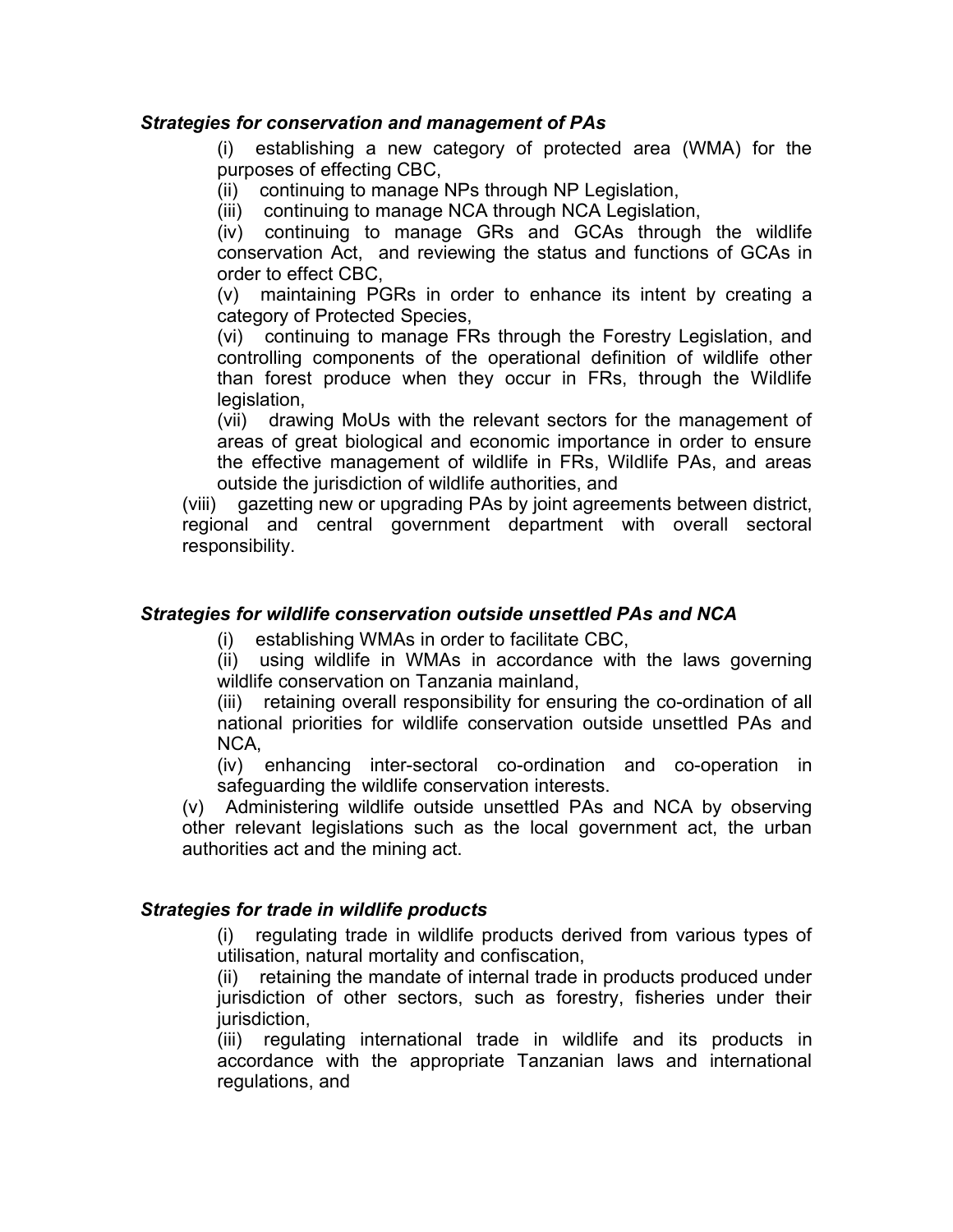(iv) instituting the appropriate measures to ensure that the export of CITES species or parts derived from the forestry and fisheries sectors meet the requirements of CITES regulations.

#### *Strategies for species conservation and management*

(i) preparing management plans with other stakeholders for some species or taxonomic groups of particular concern in order to ensure their survival,

(ii) revising the list of species classified as National Game in collaboration with relevant sectors for inclusion in a new category of Protected Species, which include any invertebrates and any plants.

#### *Strategies for wildlife research and monitoring*

(i) drawing MoUs with the partners for any joint research programme,

(i) reviewing and supervising research priorities and programmes through SWRI, and

(ii) managing and co-ordinating wildlife research through SWRI legislation.

#### *Strategies for International, Regional and National Assistance, and Obligations*

(i) calling for regular meetings with donors to discuss conservation priorities and to co-ordinate action plans,

(ii) exercising care in dealing with non-parties to international treaties to which Tanzania is a party, and in fulfilling obligations as a party,

(iii) committing to playing a truly international and regional role to ensure that successful conservation of wildlife is achieved both within and outside Tanzania,

(iv) welcoming support on wildlife conservation from the international, regional and Tanzanian communities and co-operating with any party interested in wildlife conservation, without sacrificing the sovereignty and primary interests for the support and co-operation, and

(v) collaborating with neighbouring countries in the conservation and management of transboundary species and ecosystems.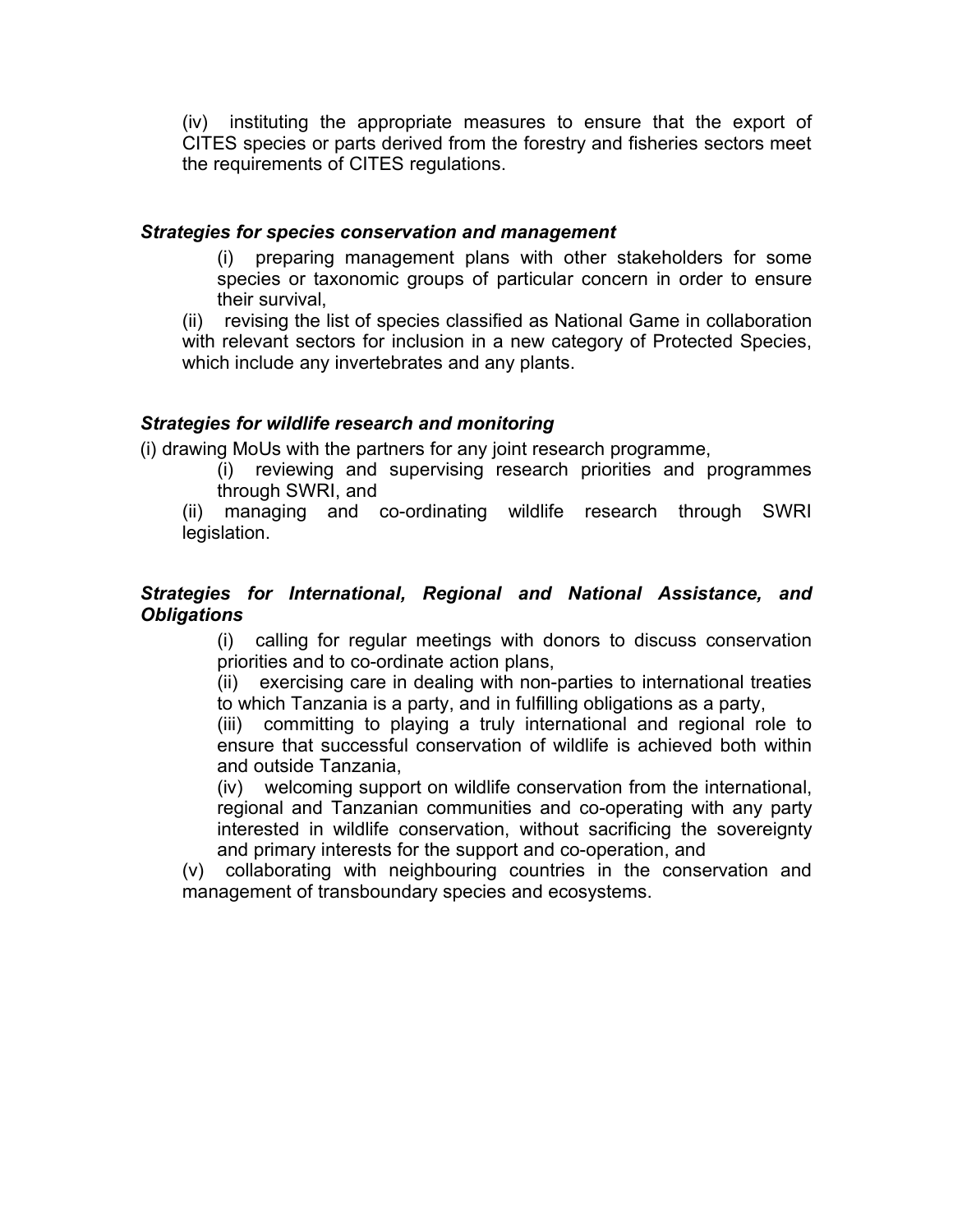#### **4.0 THE ROLES OF DIFFERENT INSTITUTIONS**

Government's role in the wildlife sector is to provide clear policy guidelines, stimulate and promote involvement of various stakeholders, manage core wildlife protected areas, retaining ownership of wildlife resources, and see to the sector's general development. The government will not engage itself in conducting business in the wildlife industry, instead it will concentrate its efforts on being the sector's regulator, facilitator and service provider. The role of the private sector and Non-governmental Organisations (NGO's) will be to support the government in this endeavour.

|                   | 4.1 THE ROLE OF THE |  |
|-------------------|---------------------|--|
| <b>GOVERNMENT</b> |                     |  |

#### *4.1.1 Government as regulator*

(i) Administer the wildlife laws and regulations.

(ii) Pursuing sound economic and wildlife management policies that are conducive to private and local communities investments.

(iii) Issuing and administering all types of wildlife resource use rights and trading licenses and permits.

(iv) Developing management plans for wildlife protected areas.

(v) Collecting royalties, fees and concessions payments arising from wildlife management and development.

#### *4.1.2 Government as facilitator*

(i) Co-ordinating activities of the wildlife industry

(ii) Ensuring appropriate wildlife management professionalism and skills

#### *4.1.3 Government as service provider*

(i) Controlling problem animals all over the country

(ii) Ensuring conservation education to rural communities and the general public

(iii) Establishing extension services in rural communities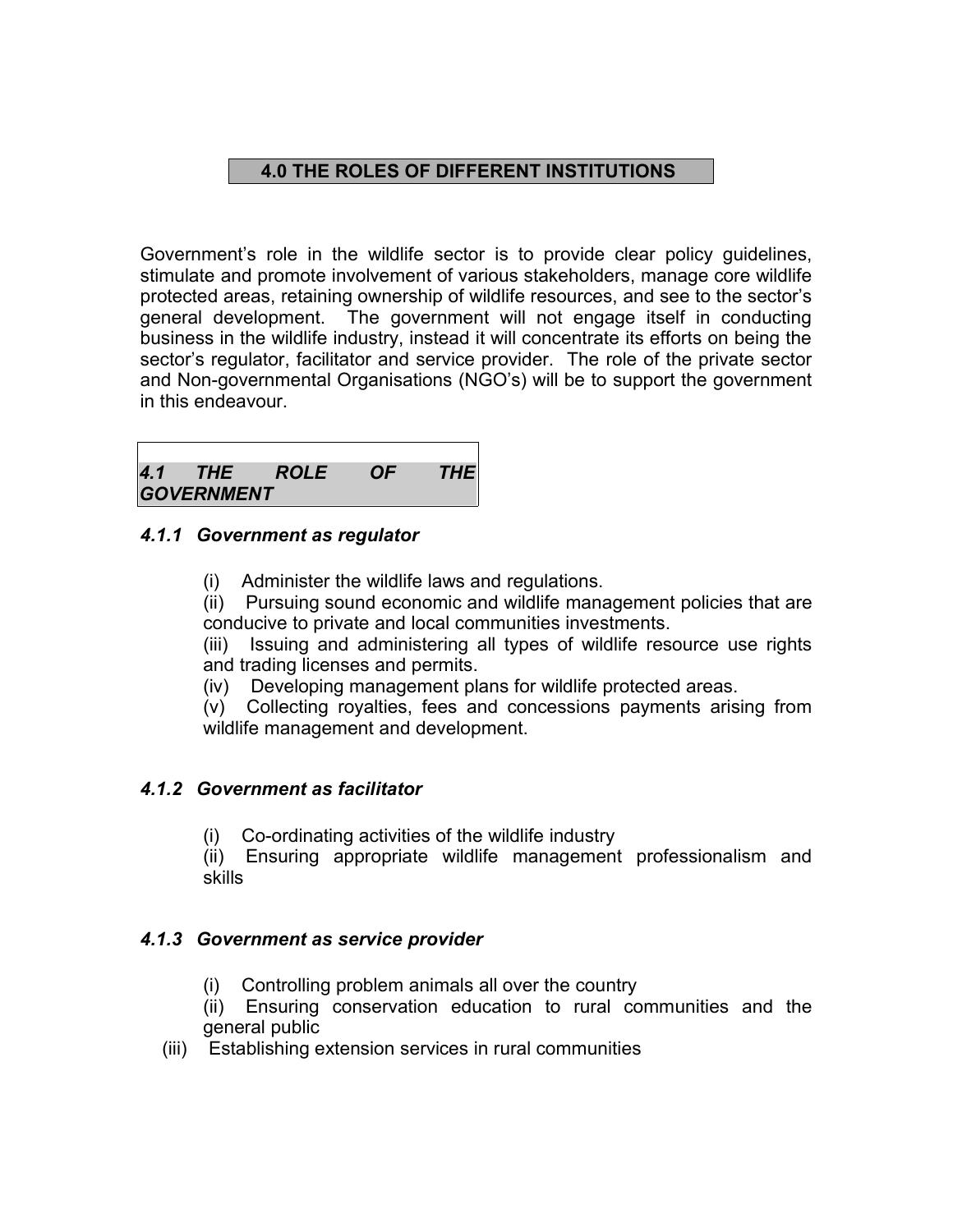#### *4.2 THE ROLE OF THE PRIVATE SECTOR*

The role of the private sector is to support the government in the conservation and management of the wildlife resources. In addition, the private sector is encouraged to invest in the wildlife industry.

## *4.3 THE ROLE OF NGOs*

Ē

The role of the local and international NGOs is to support the government financially and technically at all levels, in the conservation and management of wildlife resources.

|               | 4.4 THE ROLE OF THE |  |
|---------------|---------------------|--|
| <b>PUBLIC</b> |                     |  |

The role of the public is to support the government efforts in the conservation and management of the wildlife resources. In addition, the public has a role of utilising the wildlife resources sustainably. Furthermore, the local communities living adjacent to PAs or in areas with viable populations of wildlife have a role of managing and benefiting from wildlife on their own lands, by creating WMAs.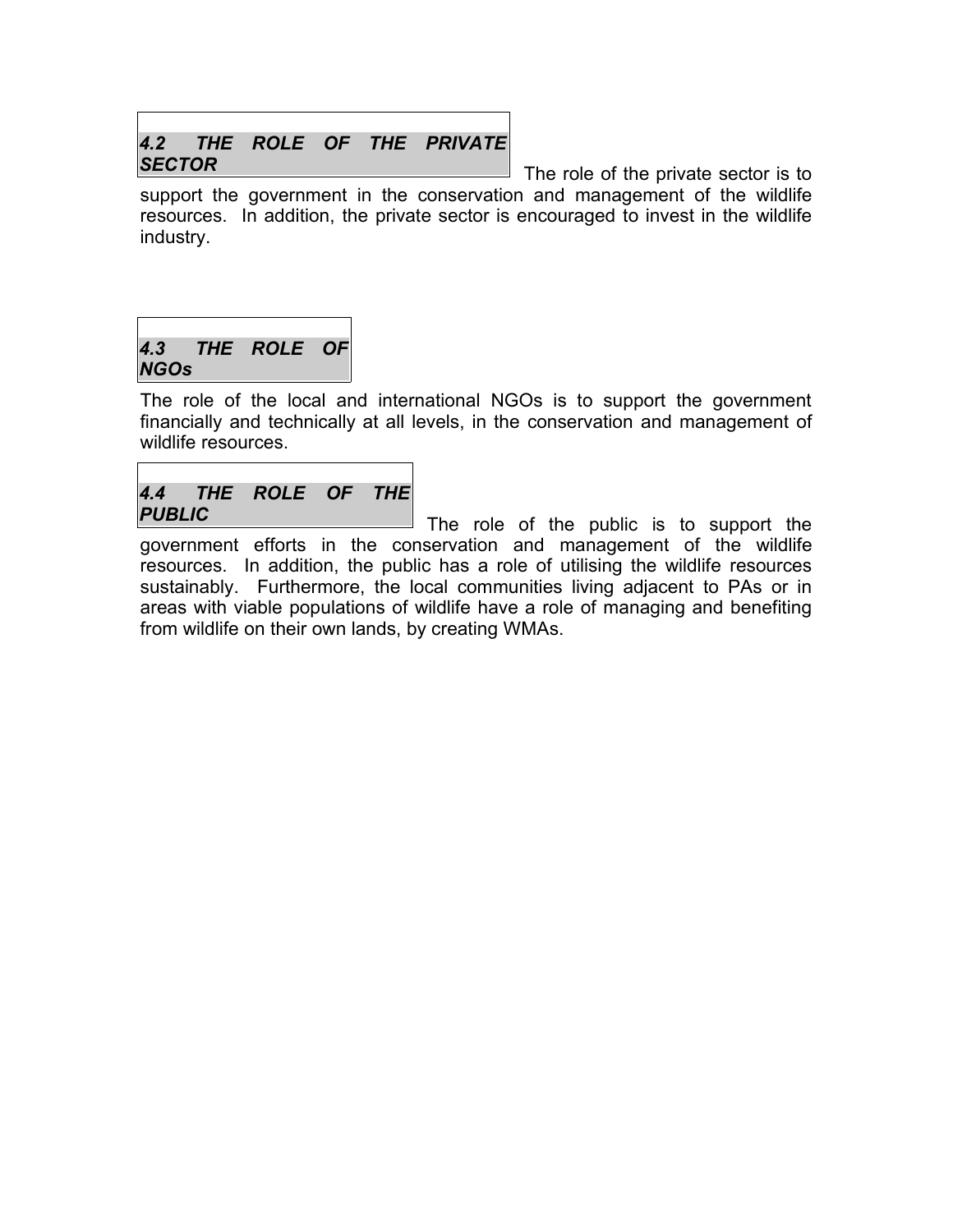#### **5.0 CONCLUSION**

Tanzania has been successful in establishing PA network which is a basis for conserving its country's biological diversity, and for the growth of its wildlife industry. The long term wildlife conservation perspective is to maintain great biological diversity which contributes to healthy environment and increase its contribution to the country's economy from the present level of about 2% to 5% of the GDP by the year 2017.

In order to attain this goal, the wildlife sector puts emphasis on maintaining and developing the wildlife PA network and involving all stakeholders in the conservation and management of the resource, especially the local communities, and the private sector.

The role of the Government focuses on regulating, facilitating and promoting sustainable utilisation of the wildlife resource. The government also acts as a service provider in the case of problem animals and extension services to the rural community.

Furthermore, the Government will facilitate the establishment of a new category of PA known as WMA, where local people will have full mandate of managing and benefiting from their conservation efforts, through community based conservation programmes. The private sector will be encouraged to invest in the wildlife industry, taking advantage of the prevailing political stability and sound investment policies.

The Government has set clear, transparent and simple procedures for participation in the wildlife based tourist industry, and investment in other wildlife related activities. In safeguarding the sustainable use of the wildlife resource, the Government will strengthen its capabilities of carrying out law enforcement functions.

In fulfilling its obligations, the Government will continue to administer the present PA network through designated wildlife institutions, whose functions are differentiated by the purpose of conserving the respective PAs.

In order to monitor the wildlife resources effectively, the Government will institutionalise the research and information management, extension services, and conservation education activities.

The Government will co-operate with neighbouring countries in the conservation of migratory species and transboundary ecosystems, and will promote and welcome support on wildlife conservation from the international, regional and Tanzanian communities, and co-operate with any party interested in wildlife conservation.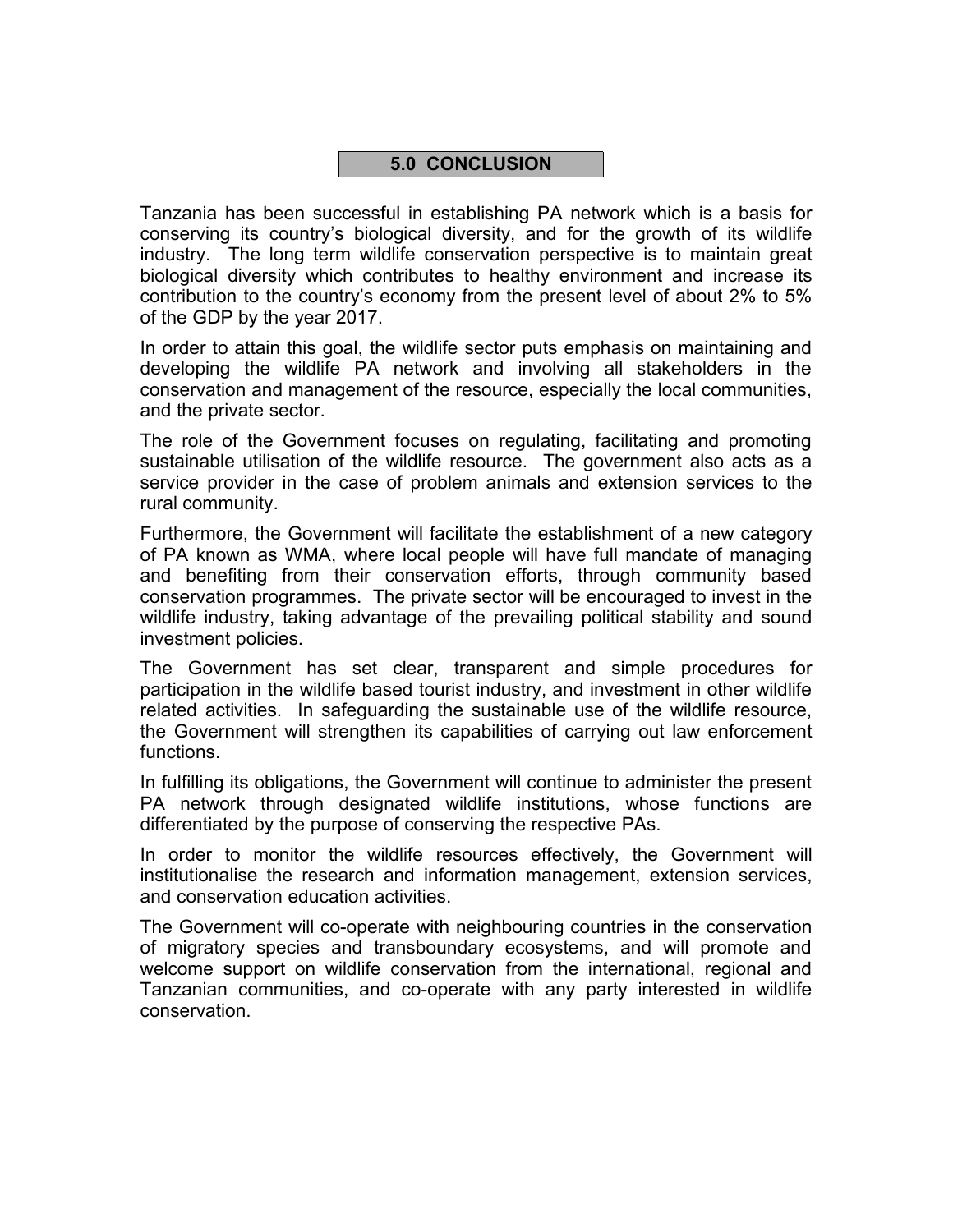## **ANNEXES**

## *ANNEX 1: ACRONYMS*

Here under are meanings of acronyms as used in the text:

| <b>CAWM</b>    | College of African Wildlife Management, Mweka           |
|----------------|---------------------------------------------------------|
| <b>CBC</b>     | <b>Community Based Conservation</b>                     |
| <b>CITES</b>   | Convention on International Trade in Endangered Species |
|                | of Wild Fauna and Flora                                 |
| <b>COSTECH</b> | <b>Commission for Science and Technology</b>            |
| <b>DW</b>      | <b>Director of Wildlife</b>                             |
| <b>EIA</b>     | <b>Environmental Impact Assessment</b>                  |
| FR(s)          | Forest Reserve(s)                                       |
| GCA(s)         | Game Controlled Areas(s)                                |
| GMP(s)         | General Management Plan(s)                              |
| GR(s)          | Game Reserve(s)                                         |
| $M_0U(s)$      | Memoranda of Understanding                              |
| <b>NCA</b>     | <b>Ngorongoro Conservation Area</b>                     |
| <b>NCAA</b>    | <b>Ngorongoro Conservation Area Authority</b>           |
| NGO(s)         | Non-Government Organisation(s)                          |
| NP(s)          | National Park(s)                                        |
| PA(s)          | Protected Area(s)                                       |
| PGR(s)         | <b>Partial Game Reserve(s)</b>                          |
| <b>SADC</b>    | Southern African Development Co-ordination              |
| <b>SUA</b>     | Sokoine University of Agriculture                       |
| <b>SWRI</b>    | Serengeti Wildlife Research Institute                   |
| <b>TANAPA</b>  | <b>Tanzania National Parks</b>                          |
| <b>TAWICO</b>  | <b>Tanzania Wildlife Corporation</b>                    |
| <b>TWPF</b>    | <b>Tanzania Wildlife Protection Fund</b>                |
| <b>WD</b>      | <b>Wildlife Division</b>                                |
| WMA(s)         | Wildlife Management Area(s)                             |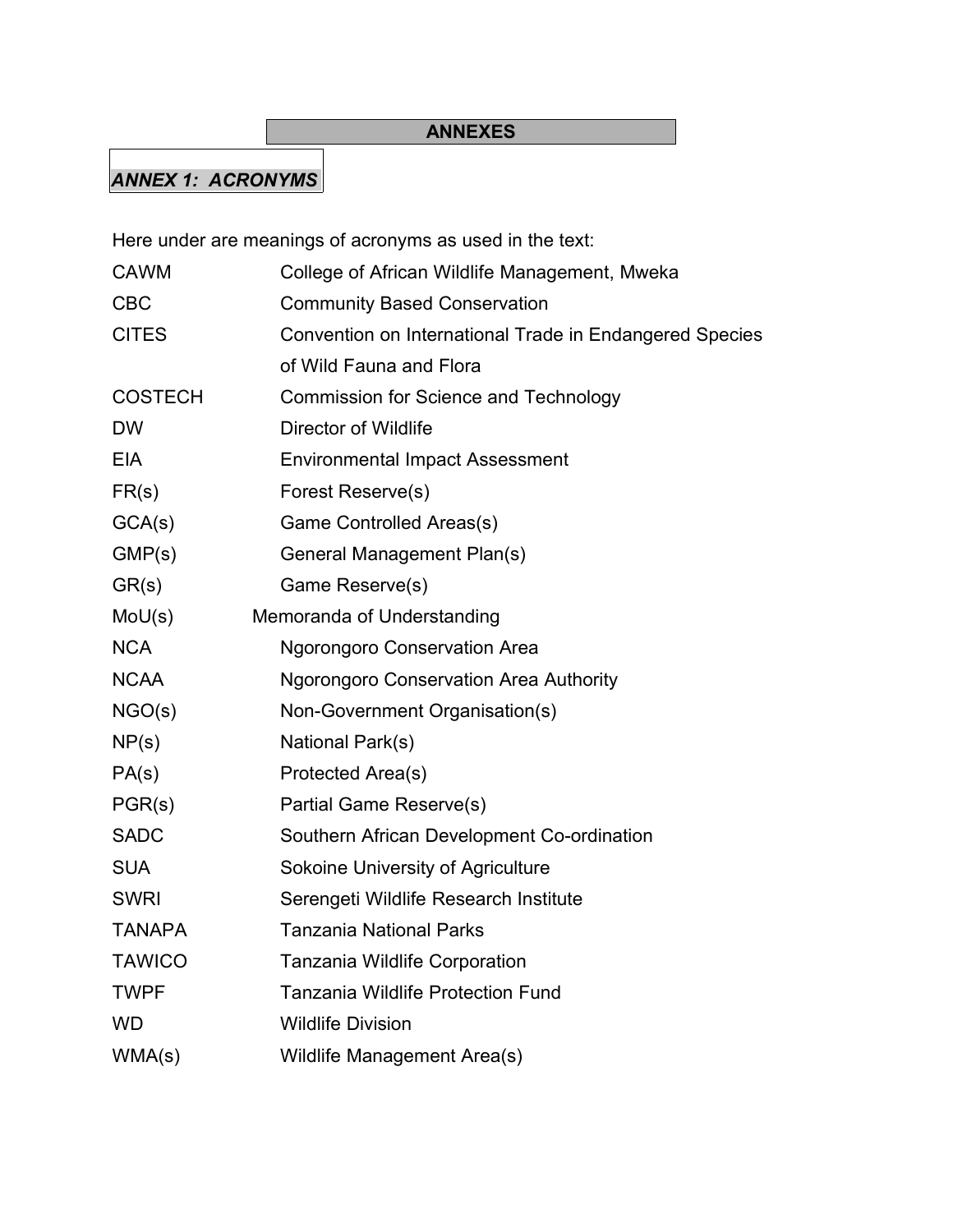### *ANNEX 2 : GLOSSARY*

**Authorised Associations** *means* villages, individual groups and designated organisations given the authority to manage wildlife outside NPs, NCA and GRs.

**Community-Based Conservation** *means* conservation of resources based on the participation of the local communities.

**Concession** *means* an agreement entered between a group of people, corporation, parastatal or person and the Wildlife Authority or Authorised Association to put to use a designated piece of land, for a short period (not more than ten years) for conservation purposes.

**Cropping** in wildlife conservation context *means* harvesting of free ranging animals over a relatively short period of time for a range of products including meat, and other trophies.

**Corridors** *means* areas used by wild animals when migrating from one part of the ecosystem to another, daily, weekly, monthly, annually in search of basic requirements such as water, food, space and habitat

**Conservation** *means* the act of protecting and sustainably utilising Biodiversity; in this context wildlife natural resources.

**Dispersal Areas** *means* areas adjacent to or surrounding PAs into which wild animals move during some periods from the PAs.

**Director of Wildlife** *means* the head of the wildlife (component, division, department) within the Ministry responsible for wildlife in the Government of the United Republic of Tanzania.

**Farming** *means* the rearing of specimens, bred from adult stock held under largely natural conditions, for the purpose of engaging in different forms of wildlife utilisation.

**Fauna Conservation Ordinance** *means* the Fauna Conservation Ordinance: Chapter 302 of the Laws (repealed by the Wildlife Conservation Act, No. 12 of 1974).

**General Management Plan** *means* a tool to guide management and development programmes of a PA.

**Land use** *means* activities carried out on a given piece of land.

**Lease** (As in land act 1997) *means* an agreement entered between a person, group of people, corporation or parastatal organisation and the Wildlife Authority or Authorised Association to put to use a certain piece of land for a long period of time.

**Local Communities** (Refer to local government Act 1982) *means* people living in rural areas.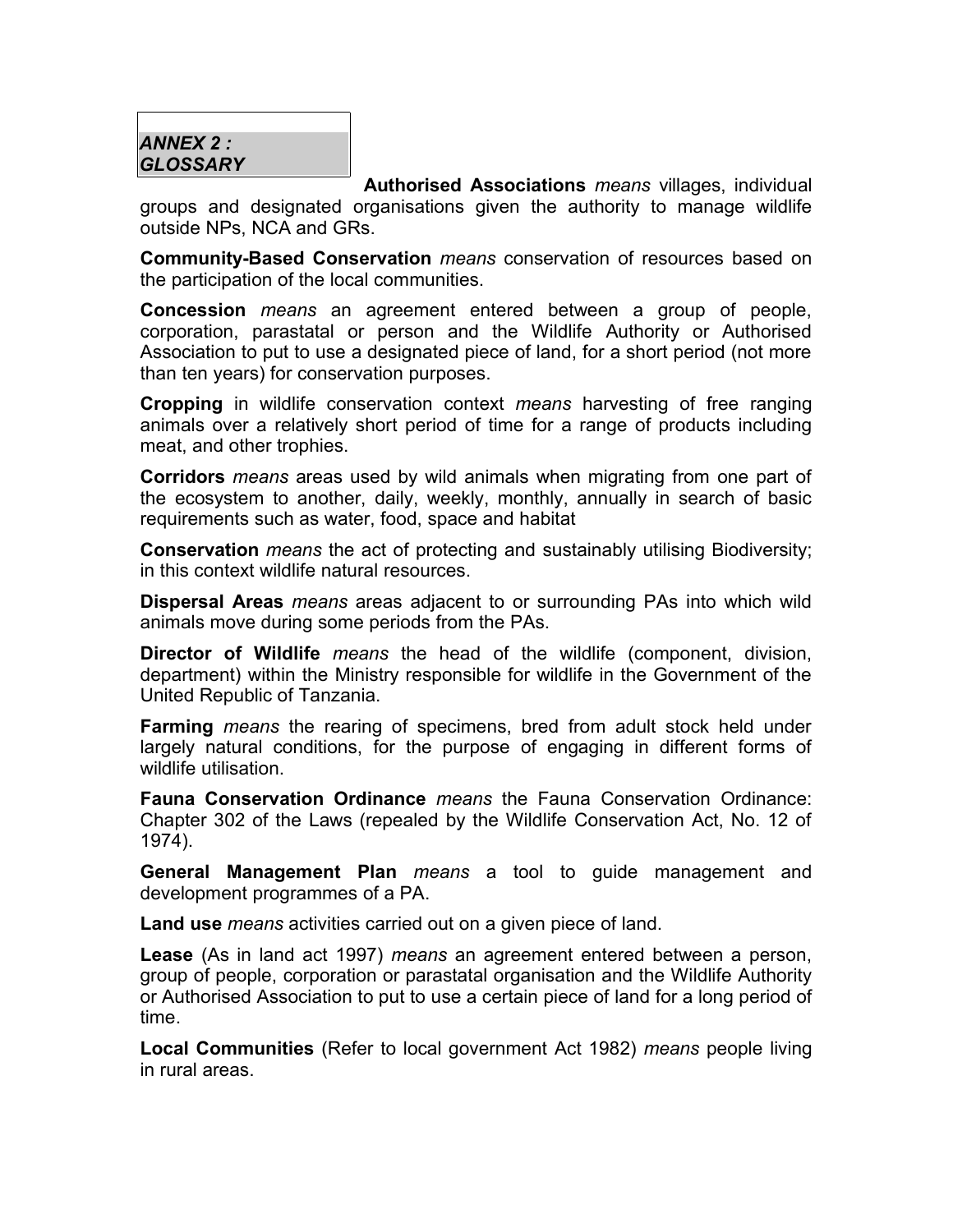**Local Government** Act *means* the Local Government (District Authorities) Act, No. 7 of 1982.

**Fisheries Act** *means* the Law governing/controlling Fisheries in Tanzania mainland and as amended i.e. Fisheries Act, No. 6 of 1970 .

**Forest Ordinance** *means* the Law governing Forestry on Tanzania mainland. Forest Ordinance of 1957: Chapter 389 of the Laws.

**Migration** *means* the movement of wild animals commonly birds and mammals over large distances in search of basic needs.

**Migratory routes** *means* areas, strips or zones of land used for migration by large herds of wild animals (especially ungulates) during their migratory cycles.

**Management Authority** *means* the authority managing a particular PA, or piece of land.

**Mining Act** *means* the Mining Act, No. 17 of 1979.

**Minister** *means* the Minister for the time being responsible for matters related to the conservation of wildlife.

**National Game** *means* wildlife species declared so by the Minister.

**National Game Reserve Project** *means* a PA in the category of game reserve, the planning and management of which is directly under the central government.

**National Parks Ordinance** *means* the Law governing National Parks in Tanzania mainland Cap 418.

**Natural resources** *means* biological resources which include forestry, aquatic fauna and flora, bees, wildlife and their products.

**Natural Resource Committee** *means* a village government committee which oversees and co-ordinates natural resource conservation on village land.

**Ngorongoro Conservation Area Ordinance** *means* the Law governing Ngorongoro Conservation Area Cap 419.

**Protected Area** *means* an area set aside and managed under the appropriate legislation for wildlife and other biological natural resources conservation.

**Protected species** *means* an animal or plant species protected by an international convention, or laws of Tanzania or any other country.

**Ranching** *means* the rearing in a controlled environment of specimens, usually of young, taken from the wild with the intention of engaging in wildlife trade.

**Representative Associations** *means* organised groups representing categories of people involved in certain missions of wildlife conservation.

**Unsettled PAs** *means* National Parks and Game Reserves.

**Urban Authorities** act means the Urban authorities act No. 8 of 1982.

**Wetlands** in this context *means* areas of marsh, fen, peatland or water, whether natural or artificial, permanent or temporary, with water that is static or flowing,